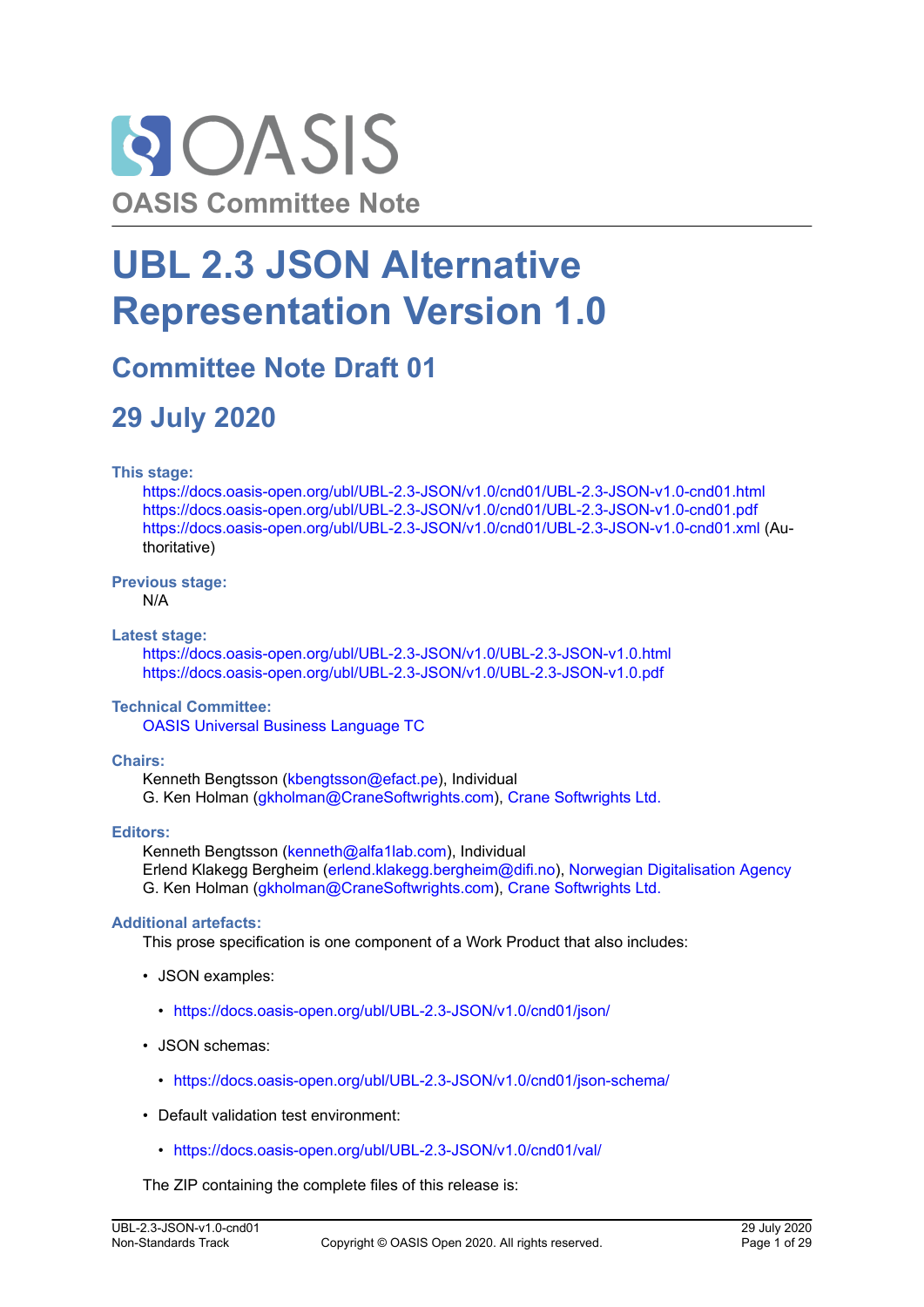• <https://docs.oasis-open.org/ubl/UBL-2.3-JSON/v1.0/cnd01/UBL-2.3-JSON-v1.0-cnd01.zip>

#### **Related work:**

This note is related to:

*Universal Business Language Version 2.3.* Edited by G. Ken Holman. 29 July 2020. Committee Specification Draft 03. [https://docs.oasis-open.org/ubl/UBL-2.3.html.](https://docs.oasis-open.org/ubl/UBL-2.3.html)

This note is an implementation of the rules for JSON specified in:

[**BDNDR**] *Business Document Naming and Design Rules (BDNDR) Version 1.1.* Edited by Kenneth Bengtsson, Erlend Klakegg Bergheim and G. Ken Holman. 29 July 2020. Committee Specification Draft 03. [https://docs.oasis-open.org/ubl/Business-Document-NDR/v1.1/csd03/Busi](https://docs.oasis-open.org/ubl/Business-Document-NDR/v1.1/csd03/Business-Document-NDR-v1.1-csd03.html)[ness-Document-NDR-v1.1-csd03.html.](https://docs.oasis-open.org/ubl/Business-Document-NDR/v1.1/csd03/Business-Document-NDR-v1.1-csd03.html) Latest version: [https://docs.oasis-open.org/ubl/Busi](https://docs.oasis-open.org/ubl/Business-Document-NDR/v1.1/Business-Document-NDR-v1.1.html)[ness-Document-NDR/v1.1/Business-Document-NDR-v1.1.html.](https://docs.oasis-open.org/ubl/Business-Document-NDR/v1.1/Business-Document-NDR-v1.1.html)

### **Abstract:**

This committee note supplements the OASIS Universal Business Language version 2.3 release with an alternative expression of the UBL sample XML documents in JSON syntax, and a JSON schema expression of all 81 XSD schemas in conformance to the OASIS Business Document Naming and Design Rules Version 1.1.

#### **Status:**

This document was last revised or approved by the OASIS Universal Business Language TC on the above date. The level of approval is also listed above. Check the "Latest version" location noted above for possible later revisions of this document. Any other numbered Versions and other technical work produced by the Technical Committee (TC) are listed at [https://www.oasis](https://www.oasis-open.org/committees/tc_home.php?wg_abbrev=ubl#technical)[open.org/committees/tc\\_home.php?wg\\_abbrev=ubl#technical.](https://www.oasis-open.org/committees/tc_home.php?wg_abbrev=ubl#technical)

TC members should send comments on this specification to the TC's email list. Others should send comments to the TC's public comment list, after subscribing to it by following the instructions at the ["Send A Comment"](https://www.oasis-open.org/committees/comments/index.php?wg_abbrev=ubl) button on the TC's web page at [https://www.oasis-open.org/](https://www.oasis-open.org/committees/ubl/) [committees/ubl/](https://www.oasis-open.org/committees/ubl/).

See Appendix A, *[Release Notes](#page-25-0)* for more information regarding this release package.

### **Citation format:**

When referencing this note the following citation format should be used:

[**UBL-2.3-JSON**] *UBL 2.3 JSON Alternative Representation Version 1.0.* Edited by Kenneth Bengtsson, Erlend Klakegg Bergheim and G. Ken Holman. 29 July 2020. OASIS Committee Note Draft 01. [https://docs.oasis-open.org/ubl/UBL-2.3-JSON/v1.0/cnd01/UBL-2.3-JSON](https://docs.oasis-open.org/ubl/UBL-2.3-JSON/v1.0/cnd01/UBL-2.3-JSON-v1.0-cnd01.html)[v1.0-cnd01.html](https://docs.oasis-open.org/ubl/UBL-2.3-JSON/v1.0/cnd01/UBL-2.3-JSON-v1.0-cnd01.html). Latest version: [https://docs.oasis-open.org/ubl/UBL-2.3-JSON/v1.0/UBL-2.3-](https://docs.oasis-open.org/ubl/UBL-2.3-JSON/v1.0/UBL-2.3-JSON-v1.0.html) [JSON-v1.0.html.](https://docs.oasis-open.org/ubl/UBL-2.3-JSON/v1.0/UBL-2.3-JSON-v1.0.html)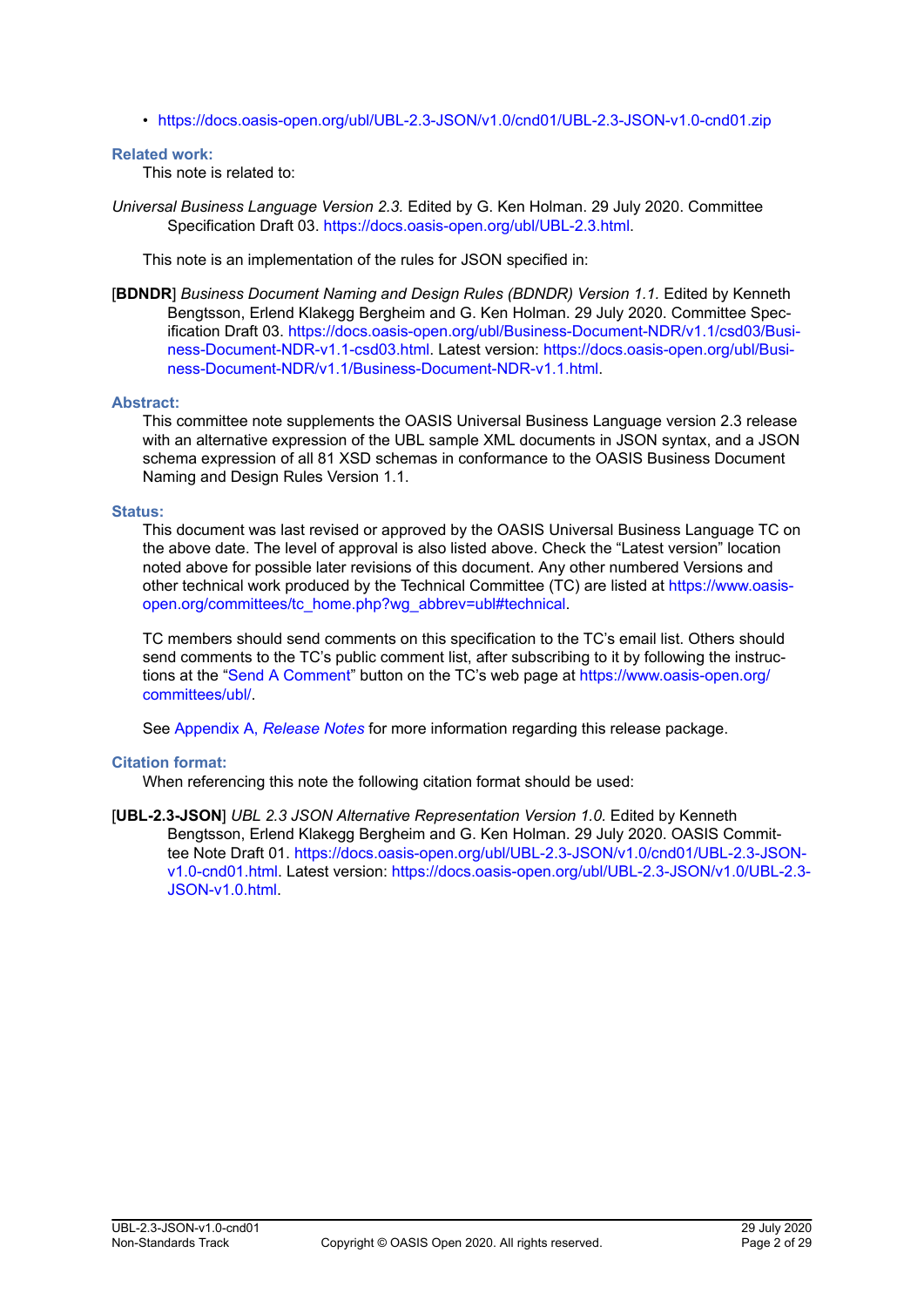## **Notices**

Copyright © OASIS Open 2001-2020. All Rights Reserved.

All capitalized terms in the following text have the meanings assigned to them in the OASIS Intellectual Property Rights Policy (the "OASIS IPR Policy"). The full [Policy](https://www.oasis-open.org/policies-guidelines/ipr) may be found at the OASIS website.

This document and translations of it may be copied and furnished to others, and derivative works that comment on or otherwise explain it or assist in its implementation may be prepared, copied, published, and distributed, in whole or in part, without restriction of any kind, provided that the above copyright notice and this section are included on all such copies and derivative works. However, this document itself may not be modified in any way, including by removing the copyright notice or references to OASIS, except as needed for the purpose of developing any document or deliverable produced by an OASIS Technical Committee (in which case the rules applicable to copyrights, as set forth in the OASIS IPR Policy, must be followed) or as required to translate it into languages other than English.

The limited permissions granted above are perpetual and will not be revoked by OASIS or its successors or assigns.

This document and the information contained herein is provided on an "AS IS" basis and OASIS DISCLAIMS ALL WARRANTIES, EXPRESS OR IMPLIED, INCLUDING BUT NOT LIMITED TO ANY WARRANTY THAT THE USE OF THE INFORMATION HEREIN WILL NOT INFRINGE ANY OWN-ERSHIP RIGHTS AND ANY IMPLIED WARRANTIES OF MERCHANTABILITY OR FITNESS FOR A PARTICULAR PURPOSE.

OASIS requests that any OASIS Party or any other party that believes it has patent claims that would necessarily be infringed by implementations of this OASIS Committee Specification or OASIS Standard notify OASIS TC Administrator and provide an indication of its willingness to grant patent licenses to such patent claims in a manner consistent with the IPR Mode of the OASIS Technical Committee that produced this specification.

OASIS invites any party to contact the OASIS TC Administrator if it is aware of a claim of ownership of any patent claims that would necessarily be infringed by implementations of this specification by a patent holder that is not willing to provide a license to such patent claims in a manner consistent with the IPR Mode of the OASIS Technical Committee that produced this specification. OASIS may include such claims on its website, but disclaims any obligation to do so.

OASIS takes no position regarding the validity or scope of any intellectual property or other rights that might be claimed to pertain to the implementation or use of the technology described in this document or the extent to which any license under such rights might or might not be available; neither does it represent that it has made any effort to identify any such rights. Information on OASIS' procedures with respect to rights in any document or deliverable produced by an OASIS Technical Committee can be found on the OASIS website. Copies of claims of rights made available for publication and any assurances of licenses to be made available, or the result of an attempt made to obtain a general license or permission for the use of such proprietary rights by implementers or users of this OASIS Committee Specification or OASIS Standard, can be obtained from the OASIS TC Administrator. OASIS makes no representation that any information or list of intellectual property rights will at any time be complete, or that any claims in such list are, in fact, Essential Claims.

The name "OASIS" is a trademark of [OASIS,](https://www.oasis-open.org) the owner and developer of this specification, and should be used only to refer to the organization and its official outputs. OASIS welcomes reference to, and implementation and use of, specifications, while reserving the right to enforce its marks against misleading uses. Please see <https://www.oasis-open.org/policies-guidelines/trademark>for guidance.

CPFR is a registered trademark of the Voluntary Interindustry Commerce Solutions (VICS) association. The term "CPFR" is not to be used in any format without written permission from VICS. For more information on VICS and CPFR, visit [www.vics.org.](http://www.vics.org)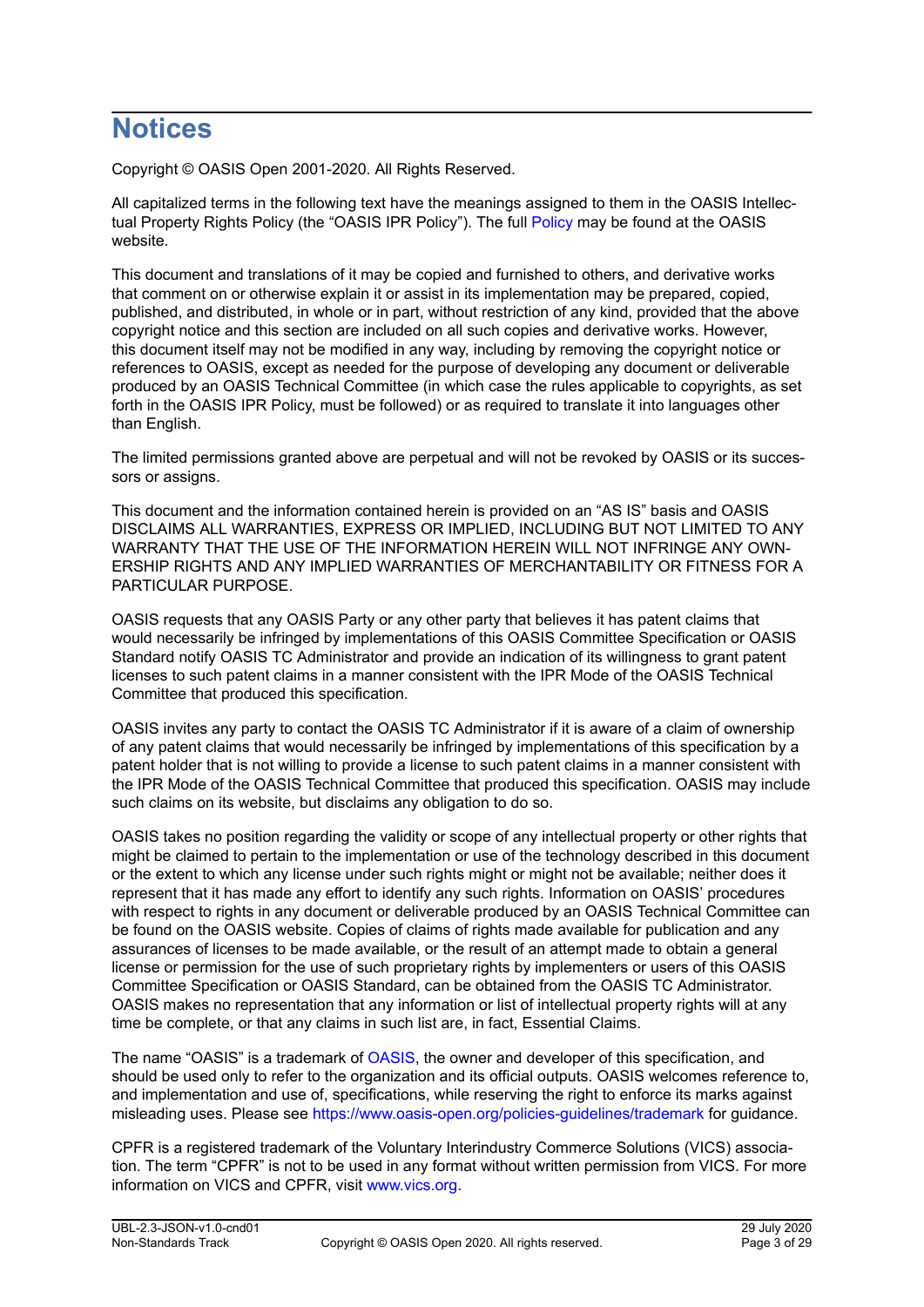## **Table of Contents**

| 1 Introduction |    |
|----------------|----|
|                |    |
|                |    |
|                |    |
|                |    |
|                |    |
|                |    |
|                |    |
|                |    |
|                |    |
|                |    |
|                |    |
|                |    |
|                |    |
|                |    |
|                |    |
|                | 13 |
|                |    |
|                |    |
|                |    |
|                |    |
|                |    |
|                |    |
|                |    |

## **Appendixes**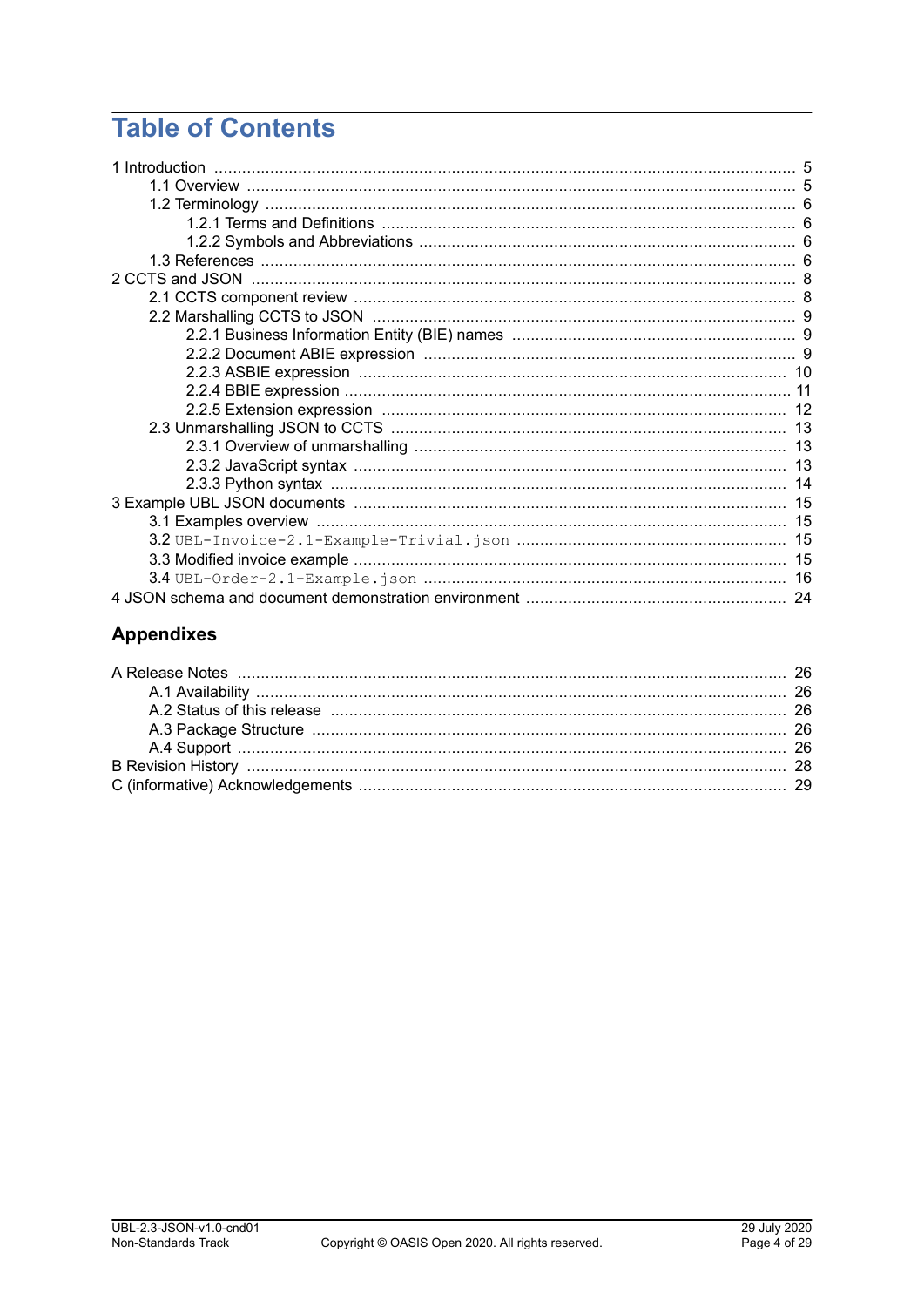# <span id="page-4-0"></span>**1 Introduction**

## **1.1 Overview**

The OASIS Universal Business Language (UBL) defines a generic XML interchange format for business documents that can be restricted or extended to meet the requirements of particular industries. UBL includes a suite of [XML Schemas](#page-5-0) with which one can validate the structural content of an XML document against the constraints of the vocabulary.

For users of JSON syntax, this note publishes a suite of [JSON schemas](#page-5-0) with which one can validate the structural content of a JSON document against the constraints of the UBL 2.3 vocabulary. Also included is a transliteration of all of the UBL 2.3 example documents in JSON syntax with which one can test a number of the JSON schemas.

The structural patterns exhibited by JSON schemas that conform to the OASIS Business Document Naming and Design Rules Version 1.1 [**[BDNDR](#page-5-0)**] are distinctive as document interchange structures. As such, their intent is only to convey in syntax the information content reflecting the same abstract model of the UN/CEFACT Core Component Technical Specification 2.01 [**[CCTS](#page-5-0)**] with which the document model was designed. Accordingly, and in parallel to an application's use of XML syntax, the JSON syntax used is generic in nature and is neither streamlined nor optimized for any particular application's objectives.

As one would undertake the unmarshalling of XML syntax into internal application data structures suitable for processing, one must also undertake the unmarshalling of JSON interchange syntax into whatever internal application data structures (or other JSON representations) of the content that are suitable for the task at hand. Of note, it has been observed that there are commercial JSON database tools unable to ingest this JSON interchange syntax directly without an application massaging the content first to suit the database schema necessary to enable a particular arbitrary use. Nevertheless, the JSON syntax used does conform to the published standard [**[ISO 21778 - ECMA JSON](#page-5-0)**] and has been successfully demonstrated to be ingested by Python and Node.js applications and so is not a barrier to use for application developers.

The UBL Technical Committee makes no assumptions regarding how the XML syntax of UBL documents is to be managed by applications, and so similarly makes no assumptions regarding how any application's use of the JSON syntax is to be managed. With the only objective being the lossless interchange of document content, the structures in both XML and JSON syntax are designed with forward and backward compatibility in mind for applications that ingest the content. Certain constraints in future versions of UBL may be lessened in a backward compatible fashion, such as in regard to cardinality, and so applications can successfully ingest the arrays of objects used in this regard to implement cardinality. Moreover, transliteration can be accomplished without semantic interpretation of any contents that would require specialized treatment of any given construct.

The section [Section A.3, "Package Structure"](#page-25-0) outlines the top-level content of the ZIP file associated with this Committee Note. The directories are named such that the directories in this package can be overlaid on top of the directories of the UBL distribution without overwriting any pre-existing UBL file. In another environment, one would copy the entire json-schema/ subdirectory contents and then users would access the individual document schemas in the json-schema/maindoc/ subdirectory. These schemas make relative references to shared fragments found in the json-schema/common/ subdirectory and as such those shared fragments are not referenced directly by users as they are not well-formed schemas in their own right (there is no "\$schema" property).

The UBL document schemas make provision for constraining UBL extension metadata but not for constraining extension content. The user wishing to validate extension content is expected to replace the common/UBL-ExtensionContentDataType-2.3.json fragment with one's own specification of extension constraints. No other schema fragment is expected to be touched by users.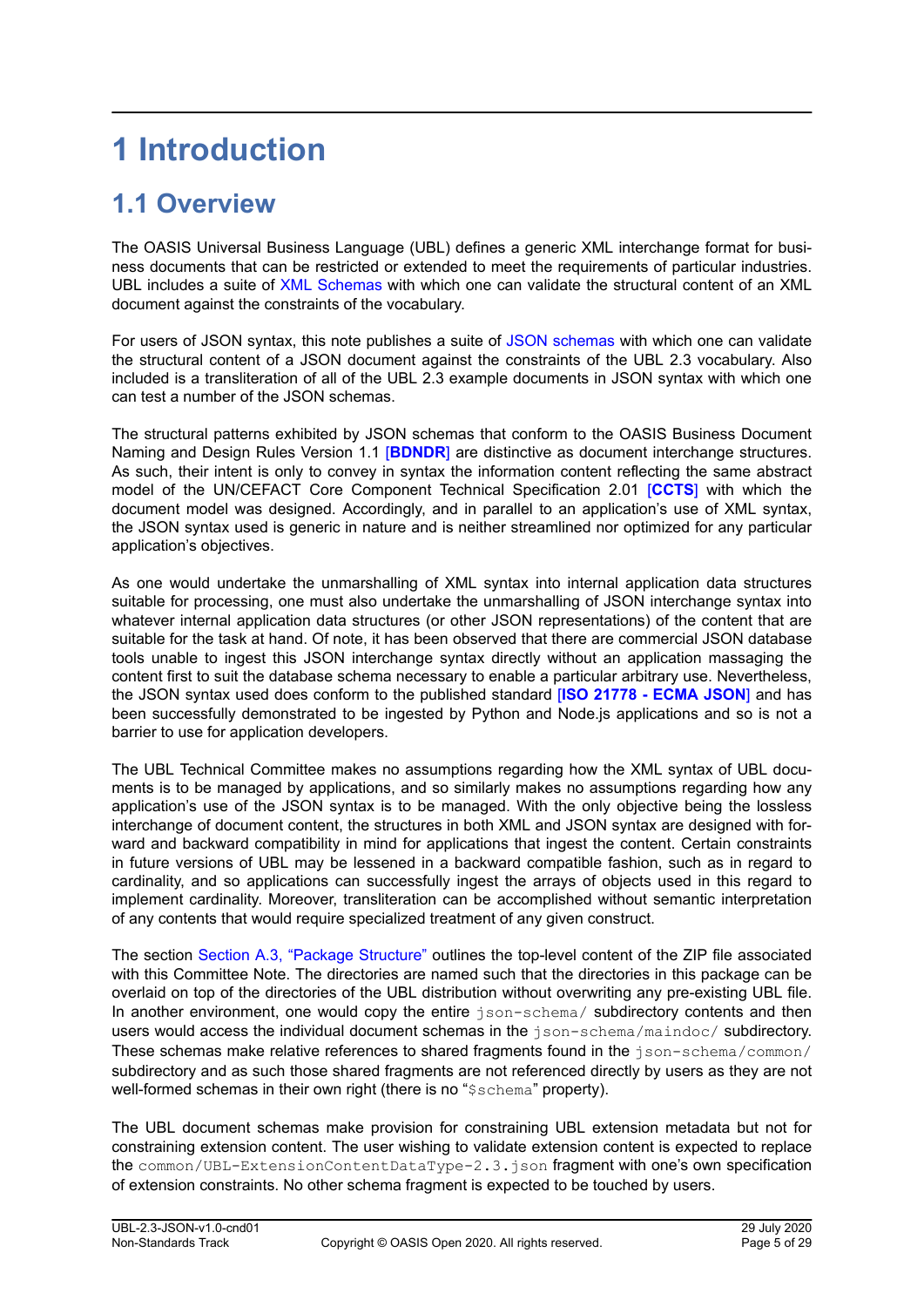## <span id="page-5-0"></span>**1.2 Terminology**

## **1.2.1 Terms and Definitions**

### **Document**

A set of information components that are exchanged as part of a business transaction; for example, in placing an order.

#### **JSON schema**

A JSON document [**ISO 21778 - ECMA JSON**] definition conforming to the JSON schema language [**JSON Schema**].

#### **XSD schema**

An XML document [**XML**] definition conforming to the W3C XML Schema language [**[XSD1](#page-6-0)**] [**[XSD2](#page-6-0)**].

The keywords MUST, MUST NOT, REQUIRED, SHALL, SHALL NOT, SHOULD, SHOULD NOT, RECOMMENDED, MAY and OPTIONAL, when they appear in this document, are to be interpreted as described in [**RFC2119**].

### **1.2.2 Symbols and Abbreviations**

### **JSON**

Java Script Object Notation [**ISO 21778 - ECMA JSON**]

### **XML**

Extensible Markup Language [**XML**]

### **XSD**

W3C XML Schema Language [**[XSD1](#page-6-0)**][**[XSD2](#page-6-0)**]

## **1.3 References**

- [**BDNDR**] *Business Document Naming and Design Rules (BDNDR) Version 1.1.* Edited by Kenneth Bengtsson, Erlend Klakegg Bergheim and G. Ken Holman. 29 July 2020. Committee Specification Draft 03. [https://docs.oasis-open.org/ubl/Business-Document-NDR/v1.1/](https://docs.oasis-open.org/ubl/Business-Document-NDR/v1.1/csd03/Business-Document-NDR-v1.1-csd03.html) [csd03/Business-Document-NDR-v1.1-csd03.html.](https://docs.oasis-open.org/ubl/Business-Document-NDR/v1.1/csd03/Business-Document-NDR-v1.1-csd03.html) Latest version: [https://docs.oasis-open.org/](https://docs.oasis-open.org/ubl/Business-Document-NDR/v1.1/Business-Document-NDR-v1.1.html) [ubl/Business-Document-NDR/v1.1/Business-Document-NDR-v1.1.html](https://docs.oasis-open.org/ubl/Business-Document-NDR/v1.1/Business-Document-NDR-v1.1.html).
- [**CCTS**] *UN/CEFACT Core Component Technical Specification Part 8 of the ebXML Framework)*  15 November 2003 Version 2.01 *[http://www.unece.org/fileadmin/DAM/cefact/codesfortrade/](http://www.unece.org/fileadmin/DAM/cefact/codesfortrade/CCTS/CCTS_V2-01_Final.pdf) [CCTS/CCTS\\_V2-01\\_Final.pdf](http://www.unece.org/fileadmin/DAM/cefact/codesfortrade/CCTS/CCTS_V2-01_Final.pdf)*
- [**ISO 21778 ECMA JSON**] *ISO/IEC 21778 Information technology The JSON data interchange format <http://standards.iso.org/ittf/PubliclyAvailableStandards/>*, *ECMA 404 The JSON data interchange format <https://www.ecma-international.org/publications/standards/Ecma-404.htm>*
- [**JSON Schema**] *JSON Schema Validation: A Vocabulary for Structural Validation of JSON*, A. Wright, G. Luff, Editors, *<http://json-schema.org/latest/json-schema-validation.html>*

[**RFC2119**] *[Key words for use in RFCs to Indicate Requirement Levels](http://www.faqs.org/rfcs/rfc2119.html)* 

[**XML**] *[Extensible Markup Language \(XML\) 1.0 \(Second Edition\), W3C Recommendation 6 October](http://www.w3.org/TR/2000/REC-xml-20001006) [2000](http://www.w3.org/TR/2000/REC-xml-20001006)*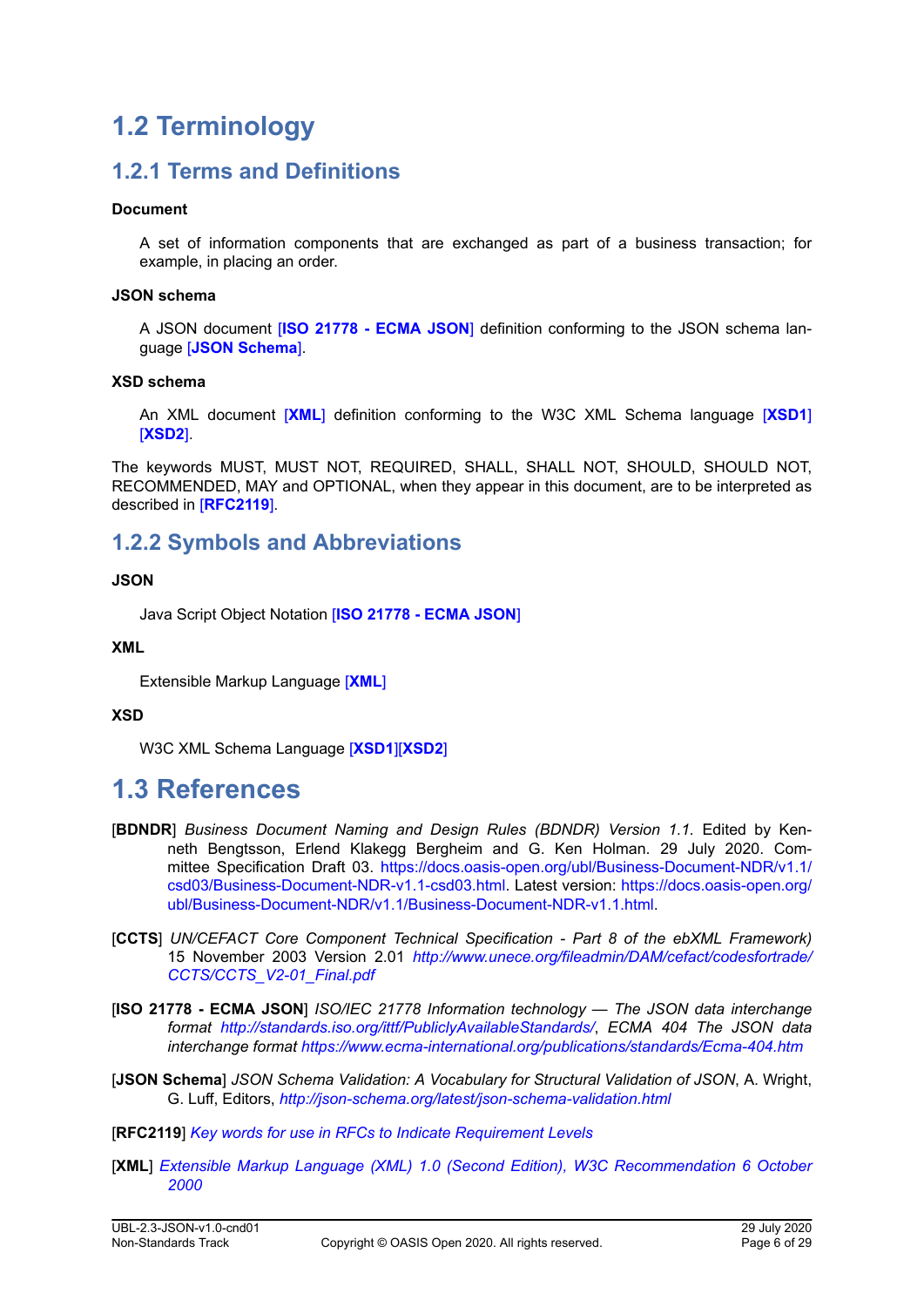<span id="page-6-0"></span>[**XSD1**] *[XML Schema Part 1: Structures. Second Edition. W3C Recommendation 28 October 2004](http://www.w3.org/TR/2004/REC-xmlschema-1-20041028/)* [**XSD2**] *[XML Schema Part 2: Datatypes. Second Edition. W3C Recommendation 28 October 2004](http://www.w3.org/TR/2004/REC-xmlschema-2-20041028/)*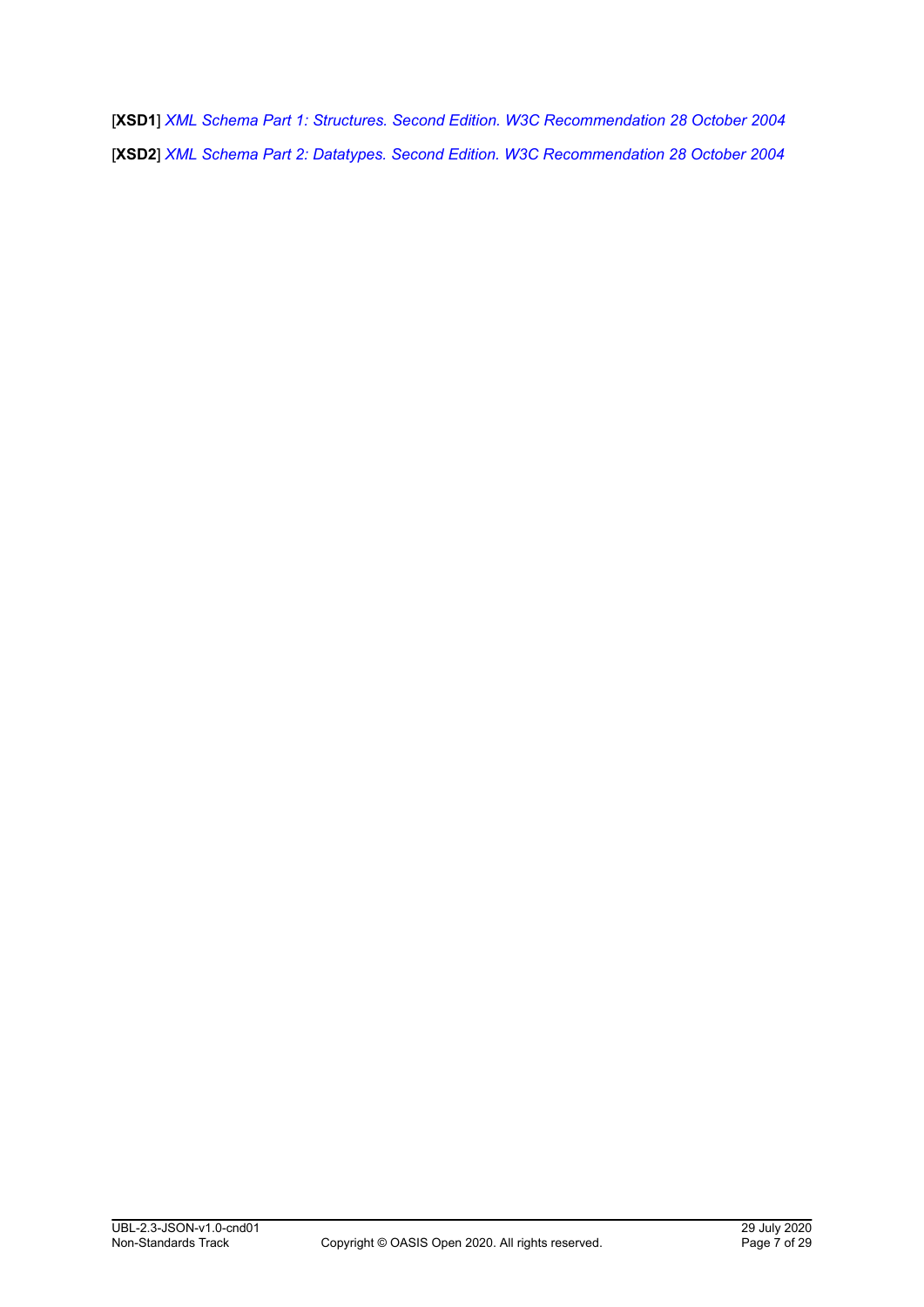# <span id="page-7-0"></span>**2 CCTS and JSON**

## **2.1 CCTS component review**

The UBL Technical Committee uses the UN/CEFACT Core Components Technical Specification (CCTS) 2.01 [**[CCTS](#page-5-0)**] to create the semantic models of business documents. These abstract models are then used to generate concrete syntax models and the validation artefacts with which to constrain instances of that syntax. There is nothing in the model itself that is specific to any syntax. Naming and design rules [**[BDNDR](#page-5-0)**] for building the models (as information bundles) and for generating the syntax validation artefacts for documents (as user data) are used by the committee to create the deliverables for users. This is depicted in Figure 1, "Naming and Design Rules in an Open-edi Application".



*Figure 1. Naming and Design Rules in an Open-edi Application*

When modeling, CCTS governs how to define a class of business documents by specifying the available components as information bundles to be deployed to users as user data. An ABIE (aggregate)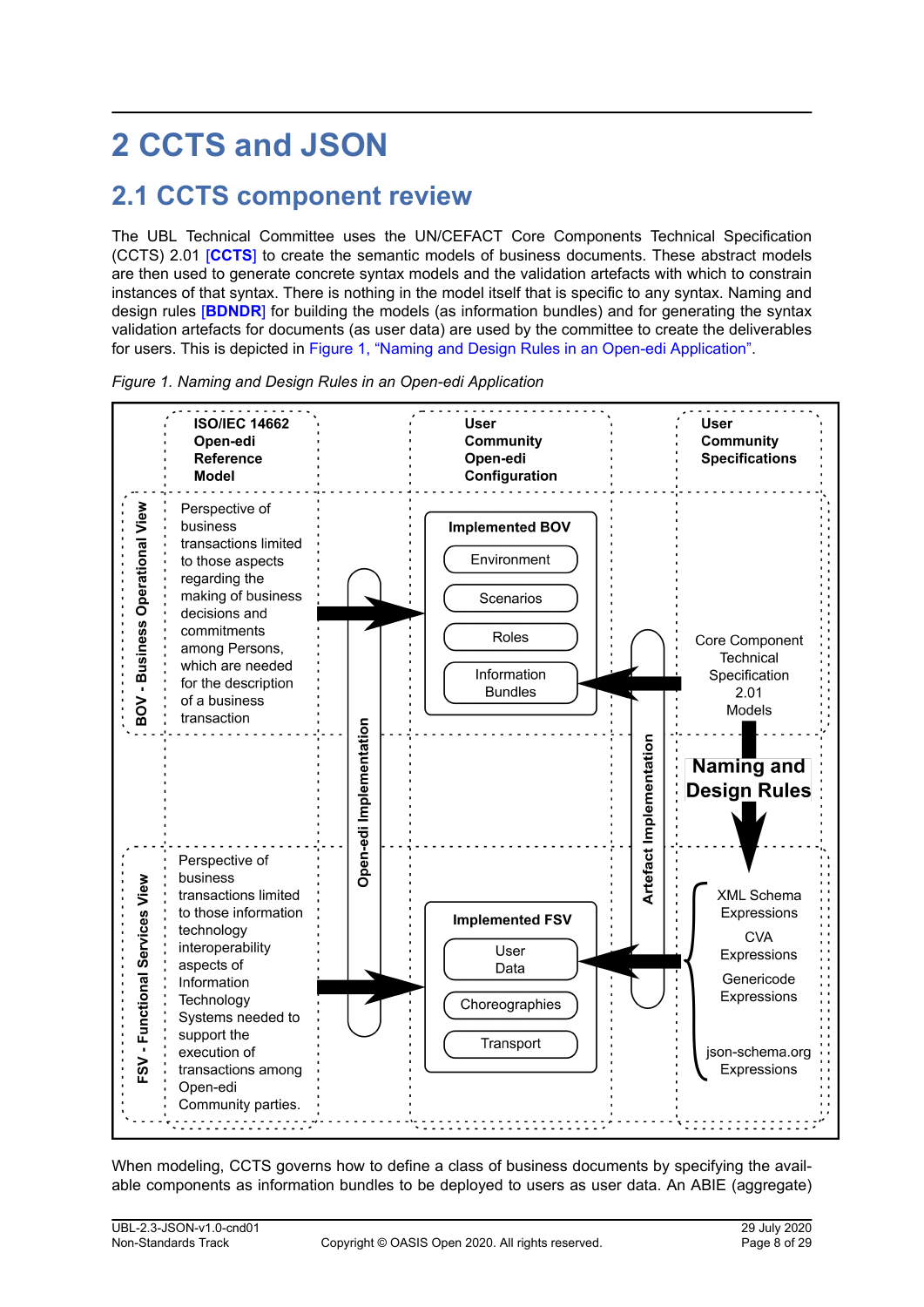<span id="page-8-0"></span>component specifies a collection of constituent components of ASBIE components (associations to ABIEs found in a common library) and BBIE components (basic indivisible portions of content that may have metadata). The Document ABIE is simply an ABIE that is not defined in the common library. A Document ABIE specifies the components at the apex of a business document. A Library ABIE specifies the components comprising an ASBIE at the branches of the business document tree form. BBIE components are the leaves of the business document where content is found in the context of the branches.

From an abstract information bundle perspective, a given business document is comprised of its Document ABIE with its indivisible BBIEs and with its (divisible) ASBIEs that each have their own BBIEs and ASBIEs.

Each BBIE is defined by its data type. The available Core Component Types are summarized in Chapter 8 of the CCTS 2.01 specification [**[CCTS](#page-5-0)**]. Each type has a mandatory content component and a number of optional metadata supplementary components. The interpretation of the content is informed by the values of its given supplementary components. The data type content and supplementary component values are, ostensibly, either numbers, strings or Boolean values. Interpreting the strings to be abstract concepts such as date and time is up to the program.

## **2.2 Marshalling CCTS to JSON**

## **2.2.1 Business Information Entity (BIE) names**

There are four groups of names made from: the names of the Document ABIEs, the names of BBIEs, the names of both Library ABIEs and the ASBIEs that point to them, and the names of extension scaffolding and metadata items. In fact there are many groups of Document ABIEs as each Document ABIE is in a group of one of only itself.

Names in XML documents are qualified with namespace URI strings. These UBL JSON schemas provide for preserving the four uses of XML namespaces in a source XML document that might have been transliterated to JSON syntax. This allows the JSON document to be "round-tripped" back to XML syntax should it be necessary. Accommodating extension content is up to extension designers.

## **2.2.2 Document ABIE expression**

Each JSON serialization begins as an apex object containing up to five properties in any order.

The following four properties are for documentary or transliteration purposes, and for completeness should be present:

- name " D" with the string value of the Document ABIE namespace URI;
- name " A" with the string value of the ASBIE namespace URI (that is, the Library ABIE namespace URI);
- name "  $B$ " with the string value of the BBIE namespace URI; and
- name "  $E''$  with the string value of the extension namespace URI (when extensions are being used).

That apex object always contains a property with the name of the Document ABIE and the value being an array containing a single Document ABIE object.

The Document ABIE object contains properties, in any order, of all of the ASBIE and BBIE members in actual use of those available as specified by the Document ABIE. Each property is defined as an array.

The Document ABIE object may contain a single property representing the apex of the scaffolding of foreign extension content. This name is defined in UBL to be "UBLExtensions".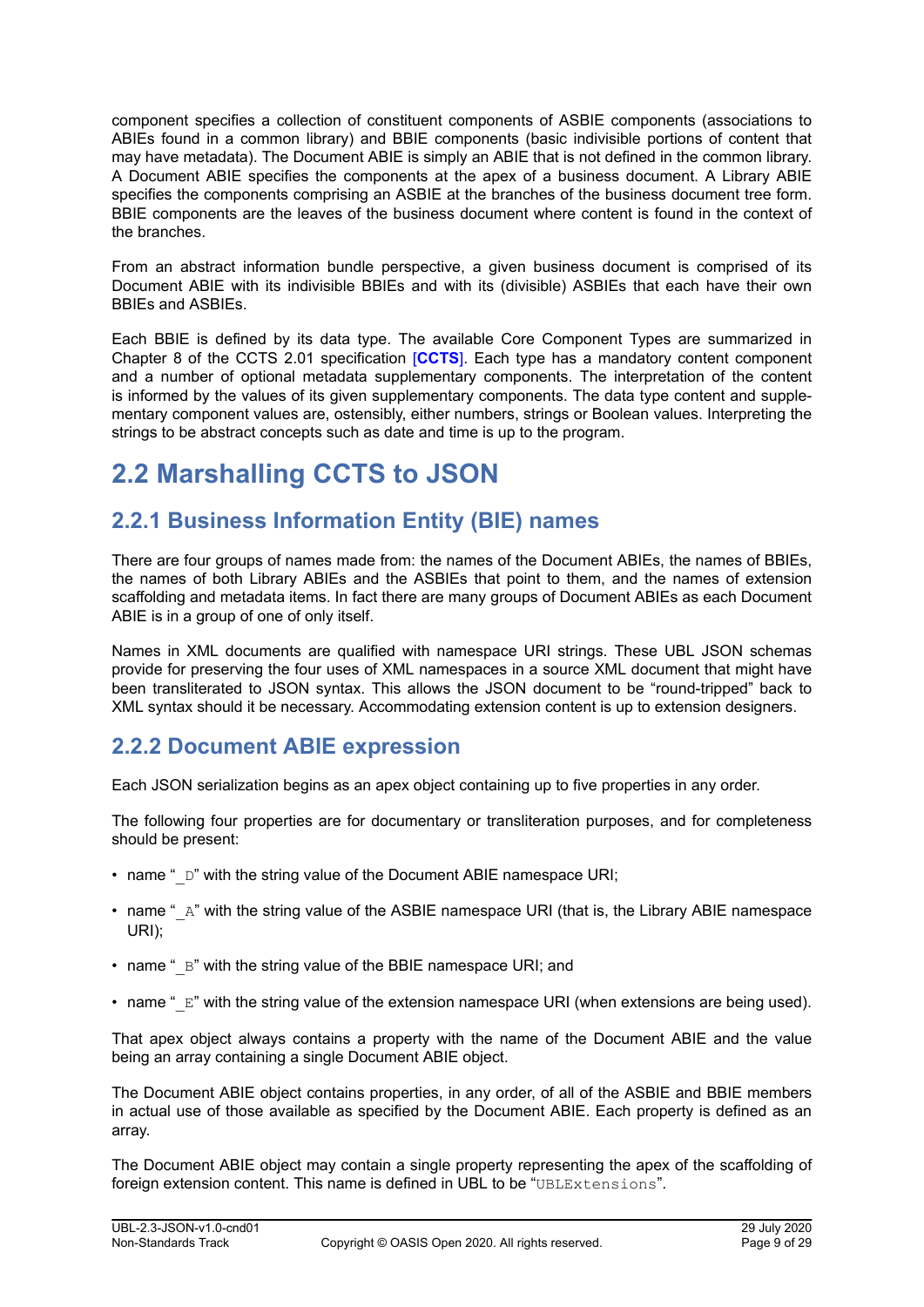<span id="page-9-0"></span>A UBL example of a serialized Document ABIE with some content elided by the ellipsis for brevity, leaving two BBIEs followed by an ASBIE that itself has two BBIEs is as follows:

```
{"_D":"urn:oasis:names:specification:ubl:schema:xsd:Invoice-2",
  "_A":"urn:oasis:names:specification:ubl:schema:xsd:CommonAggregateComponents-2",
  "_B":"urn:oasis:names:specification:ubl:schema:xsd:CommonBasicComponents-2",
  "Invoice":[{
  "ID":[{"_":"123"}],
  "IssueDate":[{"_":"2011-09-22"}],
  "InvoicePeriod":[{
  "StartDate":[{"_":"2011-08-01"}],
   "EndDate":[{"_":"2011-08-31"}]
  }],
...
}]}
```
## **2.2.3 ASBIE expression**

Each sequence of one or more consecutive ASBIE components of the same name in an information bundle are serialized in user data as a single array property of its parent ASBIE or Document ABIE object.

The one name for that property is the name of the ASBIE. The one value for that property is an array of one or more objects, each object representing, in array order, the sequence order of the consecutive ASBIEs. If there are no ASBIEs of a given name, the property is absent.

Each object in the ASBIE array contains as its properties all of the ASBIE and BBIE members in actual use of those available as specified by the Library ABIE that defines the ASBIE.

This serialization for one "Party" ASBIE has one ASBIE child named "PartyName":

```
 "Party":[{
   "PartyName":[{
    "Name":[{"_":"Custom Cotter Pins"}]
   }]
 }]
```
This serialization for two "InvoiceLine" ASBIEs has as children two BBIEs and an ASBIE, where that ASBIE has on BBIE child:

```
 "InvoiceLine":[{
  "ID":[{"_":"1"}],
  "LineExtensionAmount":[{"_":100.00,
   "currencyID":"CAD"}],
  "Item":[{
   "Description":[{"_":"Cotter pin, MIL-SPEC"}]
  }]
 },{
  "ID":[{"_":"2"}],
  "LineExtensionAmount":[{"_":200.00,
   "currencyID":"CAD"}],
  "Item":[{
   "Description":[{"_":"Axel"}]
  }]
 }]
```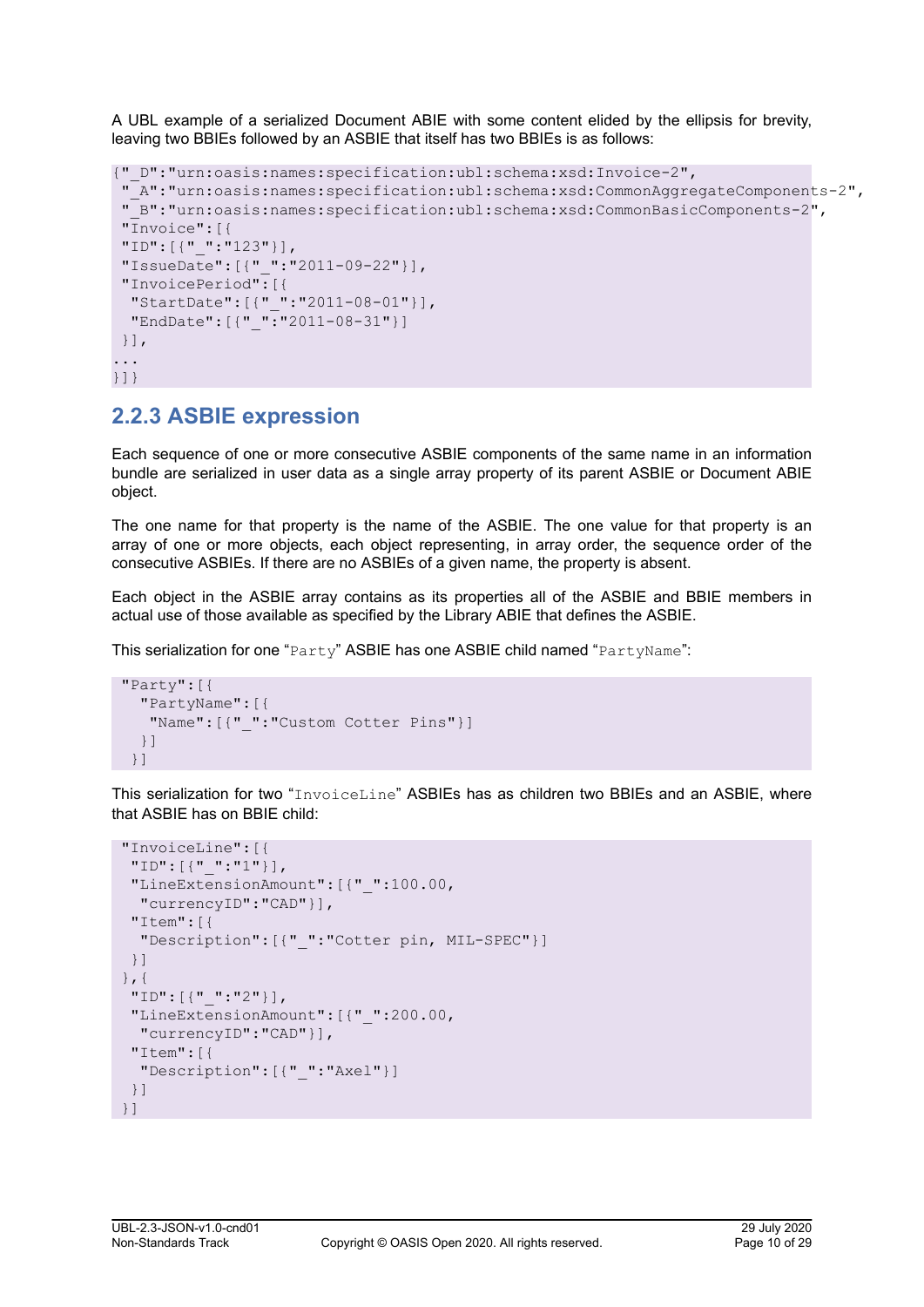## <span id="page-10-0"></span>**2.2.4 BBIE expression**

Each sequence of one or more consecutive BBIE components of the same name in an information bundle are serialized in user data as a single property of its parent ASBIE or Document ABIE object.

The one name for that property is the name of the BBIE. The one value for that property is a array of one or more objects, each object representing, in array order, the sequence order of the consecutive BBIEs. If there are no BBIEs of a given name, the property is absent.

Each BBIE has a required property whose name is the underscore symbol and whose value is the value of the business object in the information bundle.

Each BBIE may have as many additional properties with the names and values of optional or required metadata supplementary components of the given instance of the Core Component Type. Such is defined by the BDNDR unqualified data types. Provision is made in the model for qualifying the data types, and such are enumerated in UBL's qualified data types. UBL provides no qualifications in the JSON model and so it is up to the application to impose qualifications as needed.

The property names are derived from the XML Schema attributes for the approved CCTS 2.01 core component type content and supplementary component names. The list of available property attribute names is summarized as follows, with required properties indicated:

| Permissible<br>representation<br>secondary<br>terms  | primary and Approved content and supplementary components                                                                                              |
|------------------------------------------------------|--------------------------------------------------------------------------------------------------------------------------------------------------------|
| Amount                                               | (required content property)<br>currencyID (required component property)<br>currencyCodeListVersionID                                                   |
| BinaryObject<br>Graphic<br>Picture<br>Sound<br>Video | (required content property)<br>mimeCode (required component property)<br>format<br>encodingCode<br>characterSetCode<br>uri<br>filename                 |
| Code                                                 | (required content property)<br>listID<br>listAgencyID<br>listAgencyName<br>listName<br>listVersionID<br>name<br>languageID<br>listURI<br>listSchemeURI |
| DateTime                                             | (required content property)                                                                                                                            |
| Date                                                 | (required content property)                                                                                                                            |
| Time                                                 | (required content property)                                                                                                                            |
| Identifier                                           | (required content property)<br>schemeID<br>schemeName<br>schemeAgencyID                                                                                |

*Table 1. CCTS 2.01 approved core component type content and supplementary components for permissible representation terms*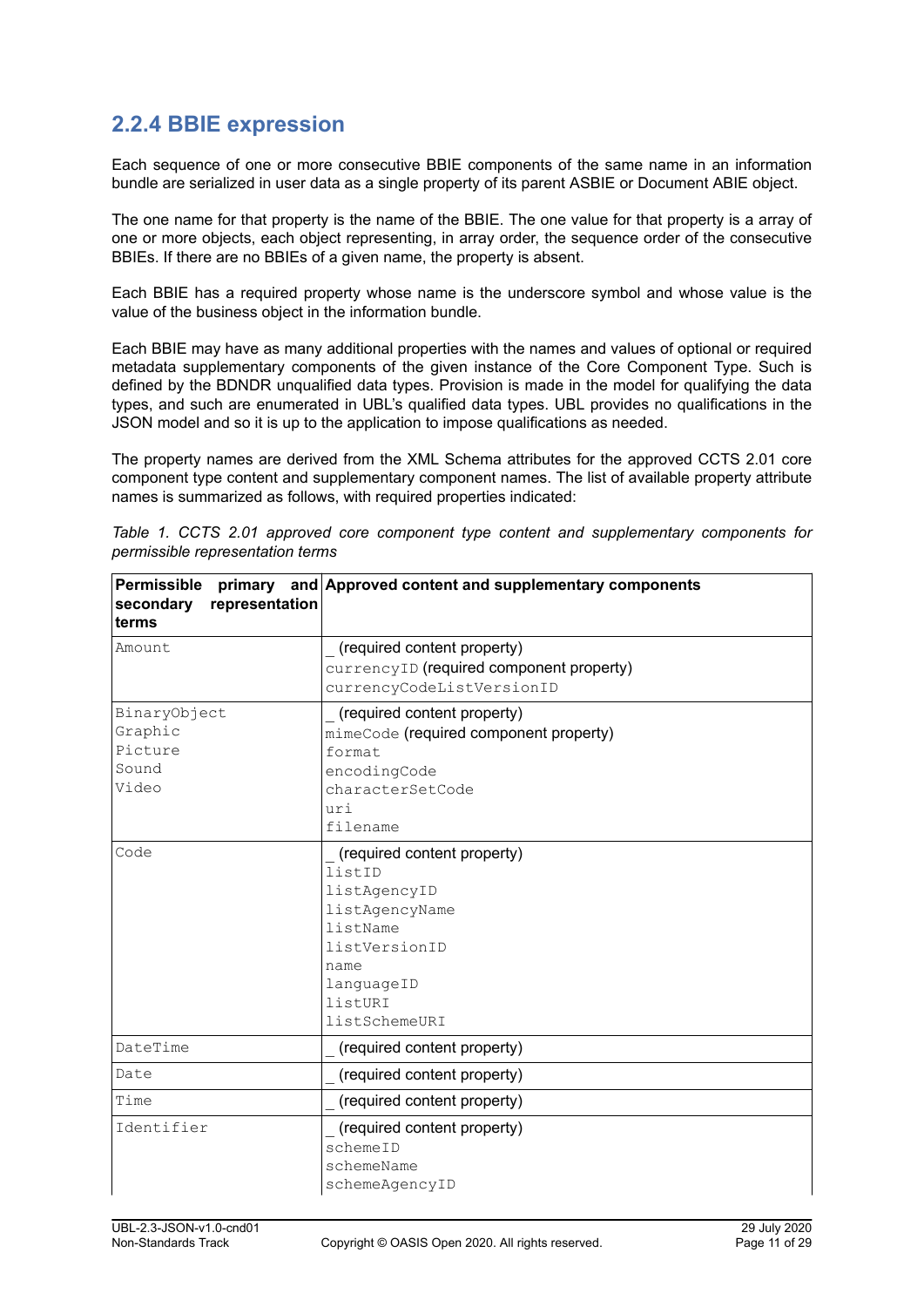<span id="page-11-0"></span>

| Permissible<br>primary<br>representation<br>secondary<br>terms | and Approved content and supplementary components                                                           |
|----------------------------------------------------------------|-------------------------------------------------------------------------------------------------------------|
|                                                                | schemeAgencyName<br>schemeVersionID<br>schemeDataURI<br>schemeURI                                           |
| Indicator                                                      | (required content property)                                                                                 |
| lMeasure                                                       | (required content property)<br>unitCode (required component property)<br>unitCodeListVersionID              |
| Numeric<br>Value<br>Percent<br>Rate                            | (required content property)<br>format                                                                       |
| Quantity                                                       | (required content property)<br>unitCode<br>unitCodeListID<br>unitCodeListAgencyID<br>unitCodeListAgencyName |
| Text<br>Name                                                   | (required content property)<br>languageID<br>languageLocaleID                                               |

Some examples of serialized BBIEs … an identifier, a date and two notes:

```
• "ID":[{"_":"123"}]
```
- "IssueDate":[{"\_":"2011-09-22"}]
- "Note":[{"\_":"Test", "LanguageIdentifier":"en"}, {"\_":"Tester", "LanguageIdentifier":"fr"}]

## **2.2.5 Extension expression**

When a business document contains foreign content not defined by the business vocabulary, this content is placed under a single apex containing all of the scaffolding of all foreign extension content. The name of this apex is defined in UBL to be "UBLExtensions", declared as an array of one member. The apex name is used as the name of the property of the Document ABIE object.

That one member of the array is an object named "UBLExtension", declared to be an array of one or more members, each member being a single extension (of which there may be many). Each member is an object that may have any number of properties of extension metadata, whose names are defined by the vocabulary. Each object has a property with the name "ExtensionContent") as an array of one object. That one object defines the foreign extension content.

The definition of foreign content is out of scope of this document. Trading partners must agree on the significance or insignificance of any foreign content.

The example UBL-Invoice-2.0-Enveloped.json has three foreign extensions, one of which is a transliteration of the UBL extension for digital signatures. As a transliteration, it no longer functions as a correctly-formed digital signature. At this time there is no specification for the use of digital signatures in JSON documents for UBL.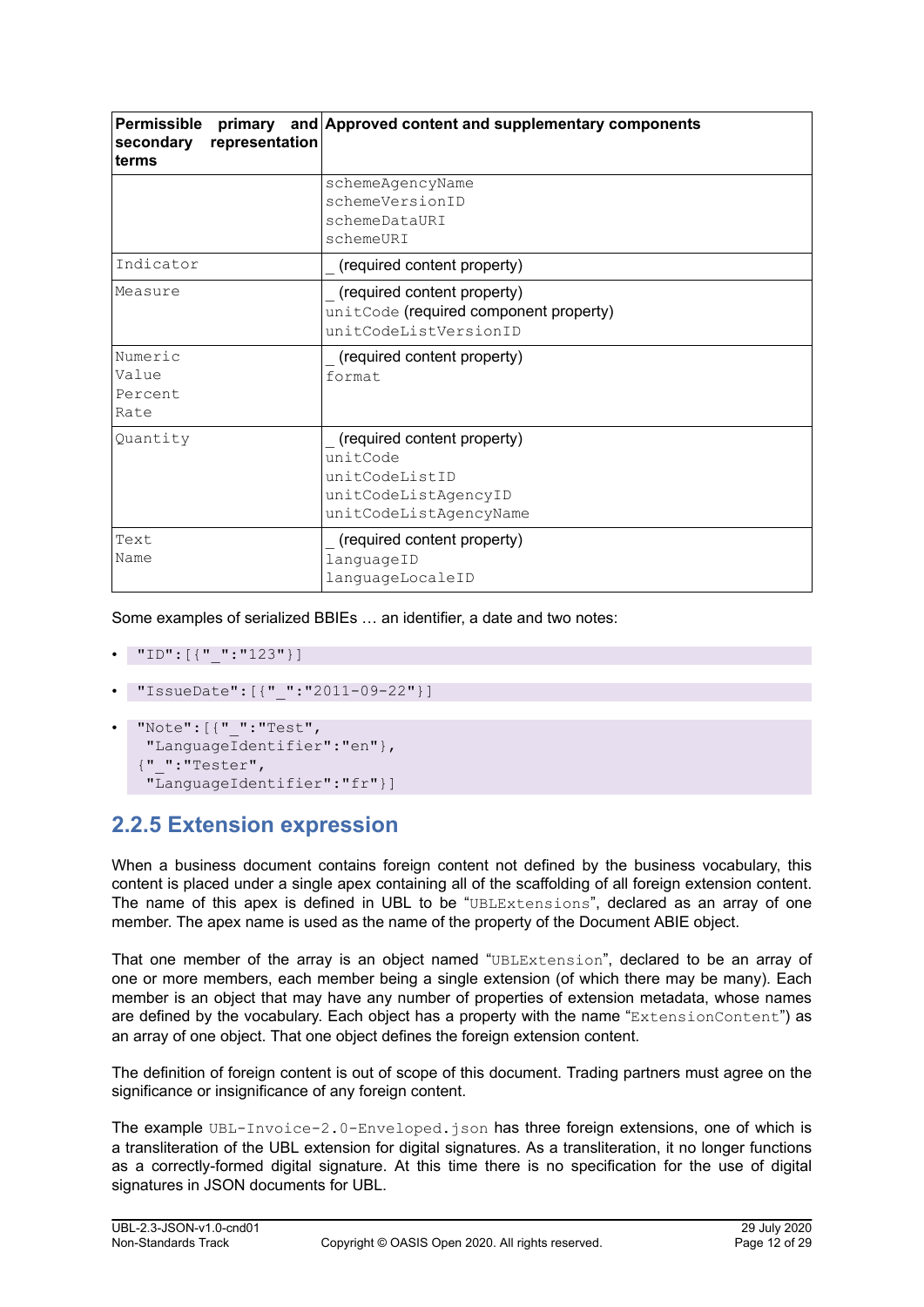## <span id="page-12-0"></span>**2.3 Unmarshalling JSON to CCTS**

## **2.3.1 Overview of unmarshalling**

A JSON stream loaded into an application's variable will create in that variable the objects and arrays representing the CCTS constructs of UBL.

The examples in this section are copied from the interactive interfaces of the Node.js interpreter and the Python interpreter.

### **2.3.2 JavaScript syntax**

This JSON representation support for CCTS objects fully supports the dot notation defined in Java-Script.

The JSON stream creates an object with the optional properties of the namespaces and the mandatory property of Document ABIE. The name of that property is the name of the Document ABIE. The value of that property is the array of one object defining the contents of the Document ABIE comprised of BBIEs and ASBIEs.

The Document ABIE and each BBIE and ASBIE must be addressed as a list that is guaranteed to have at the least a single member addressed with "[0]".

### **Note**

Future versions of UBL may raise the cardinality of any given object and so this approach is future-proof to revisions. This approach is also consistent and is used without thought of cardinality and so should be easier for the programmer (if a little verbose). Although a change in cardinality does not apply to the Document ABIE, the array notation is used for consistency with ASBIE expressions using arrays.

The content of a BBIE is addressed as the object property with the name " ". Supplementary components of a BBIE are addressed by their equivalent XML Schema attribute name. For a complete list, see [Table 1, "CCTS 2.01 approved core component type content and supplementary components for](#page-10-0) [permissible representation terms"](#page-10-0).

Some examples of dot notation syntax:

```
> obj.Invoice[0].Note[0]
{ _: 'Test', languageID: 'en' }
> obj.Invoice[0].Note[1]
{ _: 'Tester', languageID: 'fr' }
> obj.Invoice[0].Note[1]._
'Tester'
> obj.Invoice[0].InvoiceLine[1].LineExtensionAmount[0]._
200
> obj.Invoice[0].InvoiceLine[1].LineExtensionAmount[0].currencyID
'CAD'
>
```
This approach also supports the object notation defined in JavaScript. The same examples using list and object notation syntax:

```
> obj["Invoice"][0]["Note"][0]
{ _: 'Test', languageID: 'en' }
> obj["Invoice"][0]["Note"][1]
{ _: 'Tester', languageID: 'fr' }
> obj["Invoice"][0]["Note"][1]["_"]
```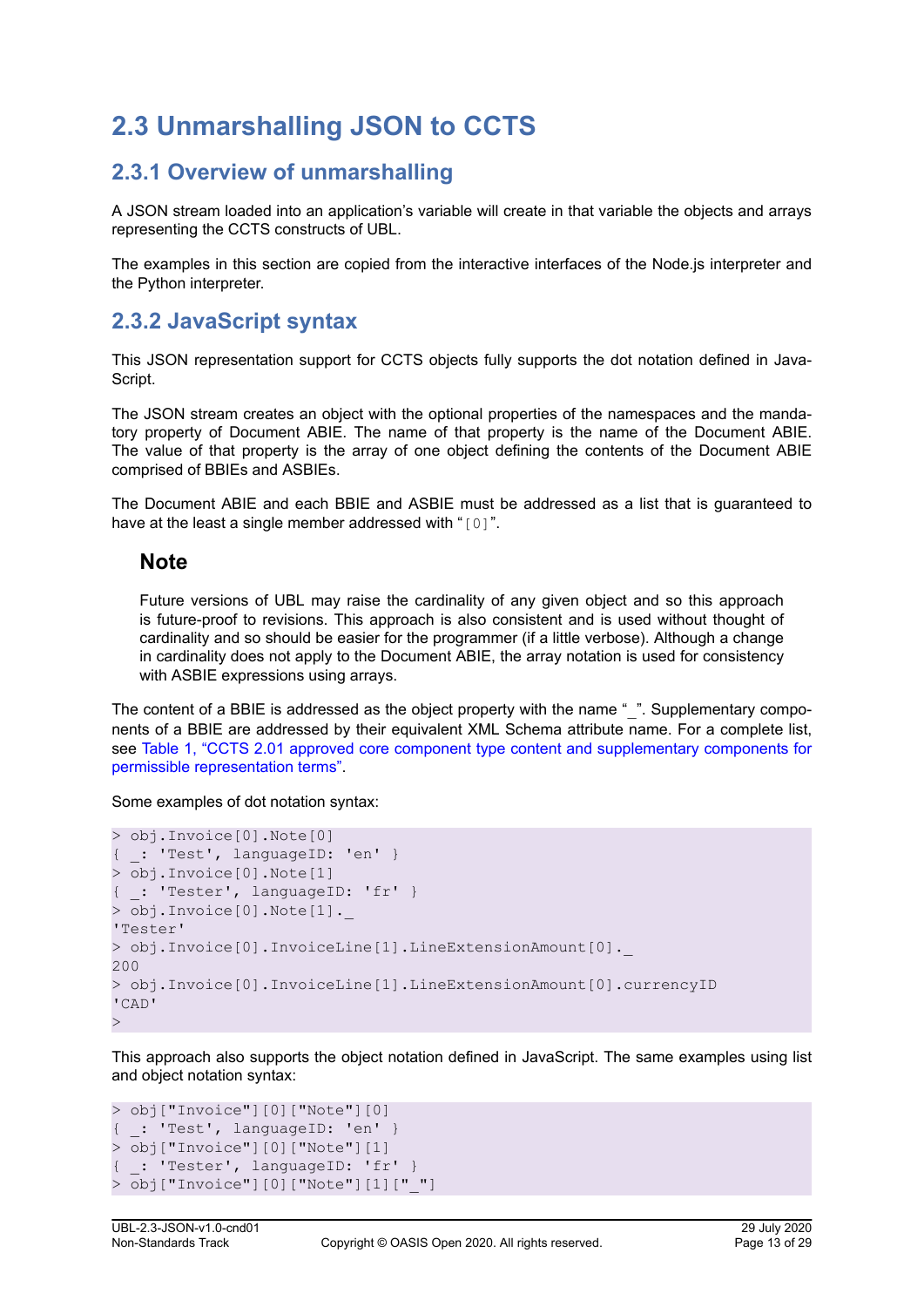```
'Tester'
> obj["Invoice"][0]["InvoiceLine"][1]["LineExtensionAmount"][0]["_"]
200
> obj["Invoice"][0]["InvoiceLine"][1]["LineExtensionAmount"][0]["currencyID"]
'CAD'
>
```
## **2.3.3 Python syntax**

This approach fully supports the list and dictionary notation defined in Python.

The JSON stream creates a dictionary with a single array of one property. The name of that property is the name of the Document ABIE. The value of that property is the object defining the contents of the Document ABIE comprised of BBIEs and ASBIEs.

Each BBIE and ASBIE must be addressed as a list that is guaranteed to have at the least a single member addressed with "[0]".

### **Note**

Future versions of UBL may raise the cardinality of any given object and so this approach is future-proof to revisions. This approach is also consistent and is used without thought of cardinality and so should be easier for the programmer (if a little verbose). Although a change in cardinality does not apply to the Document ABIE, the array notation is used for consistency with ASBIE expressions using arrays.

The content of a BBIE is addressed as the dictionary property with the name ending in "Content". Supplementary components of a BBIE are addressed by their name (compressed removing periods and spaces). For a complete list, see [Table 1, "CCTS 2.01 approved core component type content](#page-10-0) [and supplementary components for permissible representation terms".](#page-10-0)

Some examples using list and dictionary syntax:

```
>>> obj["Invoice"][0]["Note"][0]
{'_': 'Test', 'languageID': 'en'}
>>> obj["Invoice"][0]["Note"][1]
{'_': 'Tester', 'languageID': 'fr'}
>>> obj["Invoice"][0]["Note"][1]["_"]
'Tester'
>>> obj["Invoice"][0]["InvoiceLine"][1]["LineExtensionAmount"][0]["_"]
200.0
>>> obj["Invoice"][0]["InvoiceLine"][1]["LineExtensionAmount"][0]["currencyID"]
'CAD'
>>>
```
### **Note**

Observe how the Python list and dictionary syntax is identical to the JavaScript list and object syntax.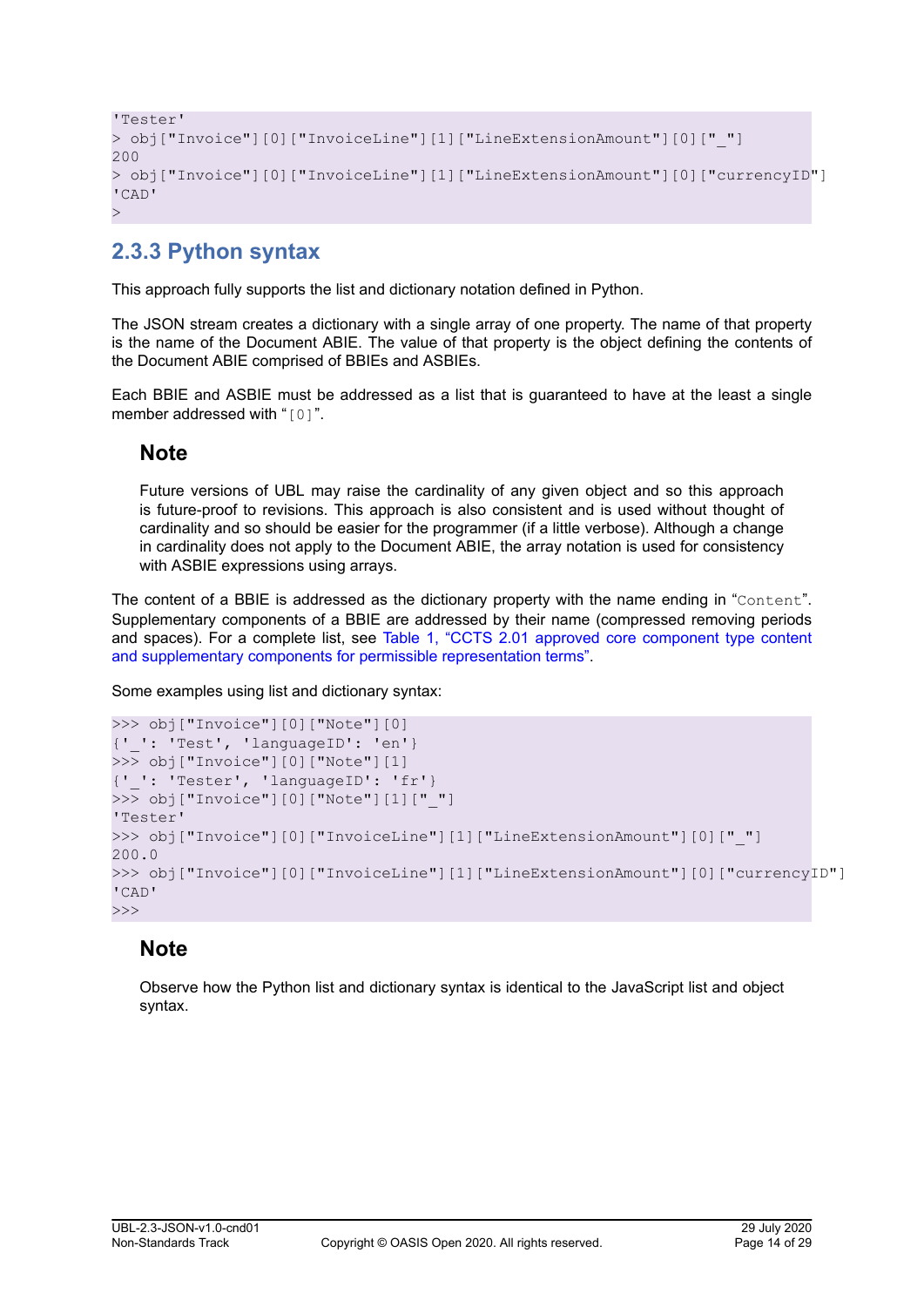# <span id="page-14-0"></span>**3 Example UBL JSON documents**

## **3.1 Examples overview**

The examples in the  $\frac{1}{150}$  subdirectory are transliterated from the sample XML instances found in the UBL 2.3 distribution at [https://docs.oasis-open.org/ubl/os-UBL-2.3/xml/.](https://docs.oasis-open.org/ubl/os-UBL-2.3/xml/)

For legibility the examples are indented. Indentation is insignificant white space and optionally can be eliminated from the file.

## **3.2 UBL-Invoice-2.1-Example-Trivial.json**

```
{"_D":"urn:oasis:names:specification:ubl:schema:xsd:Invoice-2",
  "_A":"urn:oasis:names:specification:ubl:schema:xsd:CommonAggregateComponents-2",
  "_B":"urn:oasis:names:specification:ubl:schema:xsd:CommonBasicComponents-2",
  "Invoice":[{
  "ID":[{"_":"123"}],
  "IssueDate":[{"_":"2011-09-22"}],
  "InvoicePeriod":[{
   "StartDate":[{"_":"2011-08-01"}],
   "EndDate":[{"_":"2011-08-31"}]
  }],
  "AccountingSupplierParty":[{
  "Party":[{
   "PartyName":[{
     "Name":[{"_":"Custom Cotter Pins"}]
   }]
  }]
  }],
  "AccountingCustomerParty":[{
   "Party":[{
    "PartyName":[{
    "Name": [{" ": "North American Veeblefetzer"}]
    }]
  }]
  }],
  "LegalMonetaryTotal":[{
  "PayableAmount":[{"_":100.00,
   "currencyID":"CAD"}]
  }],
  "InvoiceLine":[{
  "ID":[{"_":"1"}],
  "LineExtensionAmount":[{"_":100.00,
   "currencyID":"CAD"}],
  "Item":[{
    "Description":[{"_":"Cotter pin, MIL-SPEC"}]
   }]
  }]
}]}
```
## **3.3 Modified invoice example**

This example has multiple BBIEs for "Note" and multiple ABIEs for "InvoiceLine":

```
{"_D":"urn:oasis:names:specification:ubl:schema:xsd:Invoice-2",
 "_A":"urn:oasis:names:specification:ubl:schema:xsd:CommonAggregateComponents-2",
```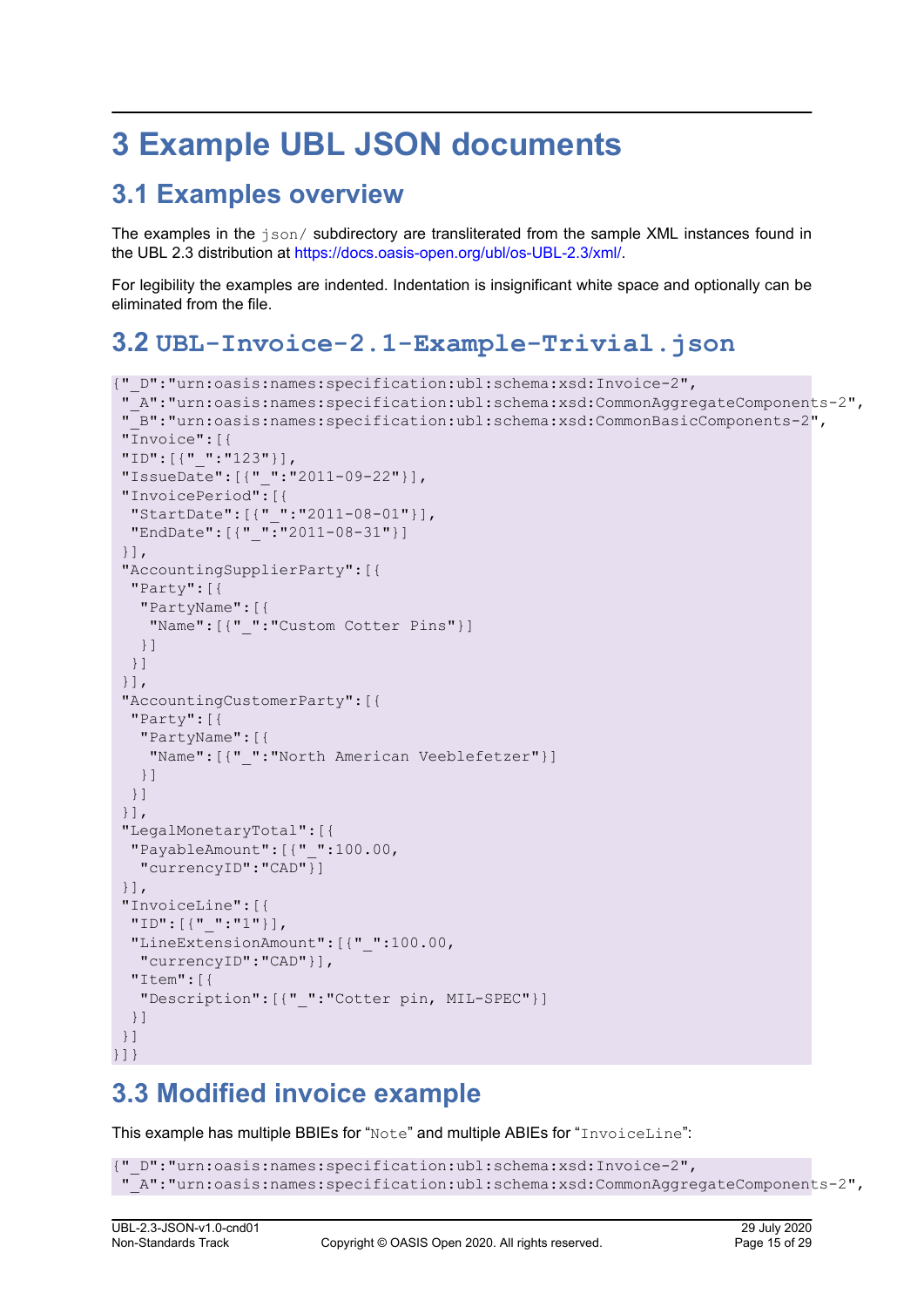```
 "_B":"urn:oasis:names:specification:ubl:schema:xsd:CommonBasicComponents-2",
  "Invoice":[{
  "ID":[{"_":"123"}],
  "IssueDate":[{"_":"2011-09-22"}],
  "Note":[{"_":"Test",
  "languageID":"en"},
  {"_":"Tester",
  "languageID":"fr"}],
  "InvoicePeriod":[{
   "StartDate":[{"_":"2011-08-01"}],
   "EndDate":[{"_":"2011-08-31"}]
  }],
  "AccountingSupplierParty":[{
  "Party":[{
    "PartyName":[{
    "Name":[{"_":"Custom Cotter Pins"}]
   }]
  }]
  }],
  "AccountingCustomerParty":[{
  "Party":[{
    "PartyName":[{
     "Name":[{"_":"North American Veeblefetzer"}]
    }]
  }]
  }],
  "LegalMonetaryTotal":[{
  "PayableAmount":[{"_":100.00,
   "currencyID":"CAD"}]
  }],
  "InvoiceLine":[{
  "ID":[{"_":"1"}],
   "LineExtensionAmount":[{"_":100.00,
   "currencyID":"CAD"}],
   "Item":[{
    "Description":[{"_":"Cotter pin, MIL-SPEC"}]
  }]
  },{
  "ID":[{"_":"2"}],
   "LineExtensionAmount":[{"_":200.00,
   "currencyID":"CAD"}],
   "Item":[{
    "Description":[{"_":"Axel"}]
  }]
 }]
}]}
```
## **3.4 UBL-Order-2.1-Example.json**

```
{"_D":"urn:oasis:names:specification:ubl:schema:xsd:Order-2",
 "_A":"urn:oasis:names:specification:ubl:schema:xsd:CommonAggregateComponents-2",
 "_B":"urn:oasis:names:specification:ubl:schema:xsd:CommonBasicComponents-2",
 "Order":[{
 "UBLVersionID":[{"_":"2.1"}],
 "CustomizationID":[{"_":"urn:www.cenbii.eu:transaction:biicoretrdm001:ver1.0"}],
 "ProfileID":[{"_":"urn:www.cenbii.eu:profile:BII01:ver1.0",
  "schemeAgencyID":"BII",
```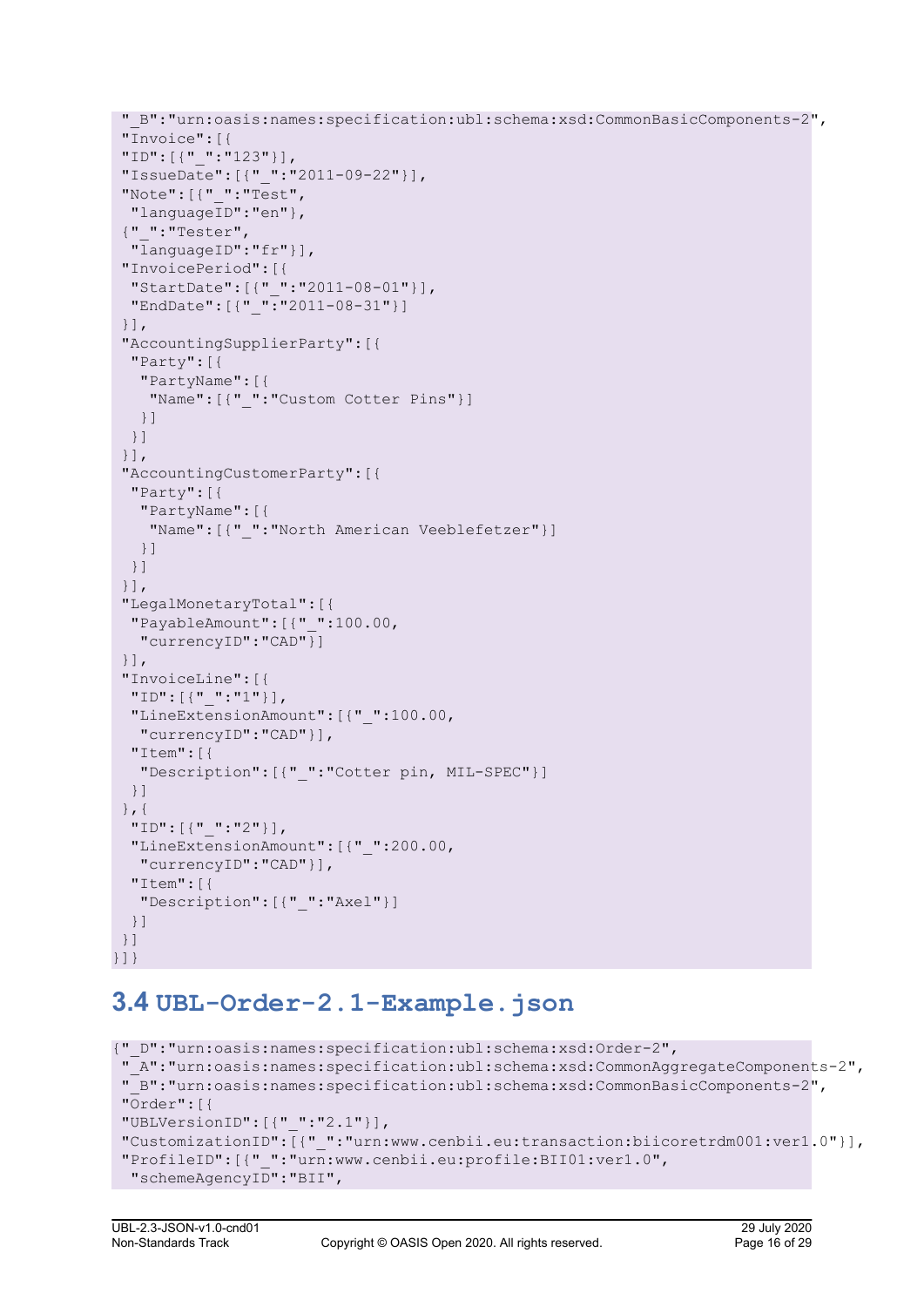```
 "schemeID":"Profile"}],
 "ID":[{"_":"34"}],
 "IssueDate":[{"_":"2010-01-20"}],
 "IssueTime":[{"_":"12:30:00"}],
"Note": [{" ":"Information text for the whole order"}],
 "DocumentCurrencyCode":[{"_":"SEK"}],
"AccountingCostCode": [{" ": "Project123"}],
 "ValidityPeriod":[{
 "EndDate":[{"_":"2010-01-31"}]
 }],
 "QuotationDocumentReference":[{
 "ID":[{"_":"QuoteID123"}]
 }],
 "OrderDocumentReference":[{
 "ID":[{"_":"RjectedOrderID123"}]
 }],
 "OriginatorDocumentReference":[{
 "ID":[{"_":"MAFO"}]
 }],
 "AdditionalDocumentReference":[{
 "ID":[{"_":"Doc1"}],
 "DocumentType":[{"_":"Timesheet"}],
 "Attachment":[{
   "ExternalReference":[{
    "URI":[{"_":"http://www.suppliersite.eu/sheet001.html"}]
  }]
 }]
 },{
  "ID":[{"_":"Doc2"}],
 "DocumentType":[{"_":"Drawing"}],
  "Attachment":[{
  "EmbeddedDocumentBinaryObject":[{" ":"UjBsR09EbGhjZ0dTQUxNQUFBUUNBRU1tQ1p0dU1GUXhEUz
    "mimeCode":"application/pdf"}]
 }]
 }],
 "Contract":[{
 "ID":[{"_":"34322"}],
  "ContractType":[{"_":"FrameworkAgreementID123"}]
 }],
 "BuyerCustomerParty":[{
 "Party":[{
   "EndpointID":[{"_":"7300072311115",
   "schemeAgencyID":"9",
   "schemeID":"GLN"}],
   "PartyIdentification":[{
    "ID":[{"_":"7300070011115",
     "schemeAgencyID":"9",
     "schemeID":"GLN"}]
   },{
    "ID":[{"_":"PartyID123"}]
   }],
   "PartyName":[{
   "Name":[{"_":"Johnssons byggvaror"}]
   }],
   "PostalAddress":[{
    "ID":[{"_":"1234567890123",
     "schemeAgencyID":"9",
     "schemeID":"GLN"}],
```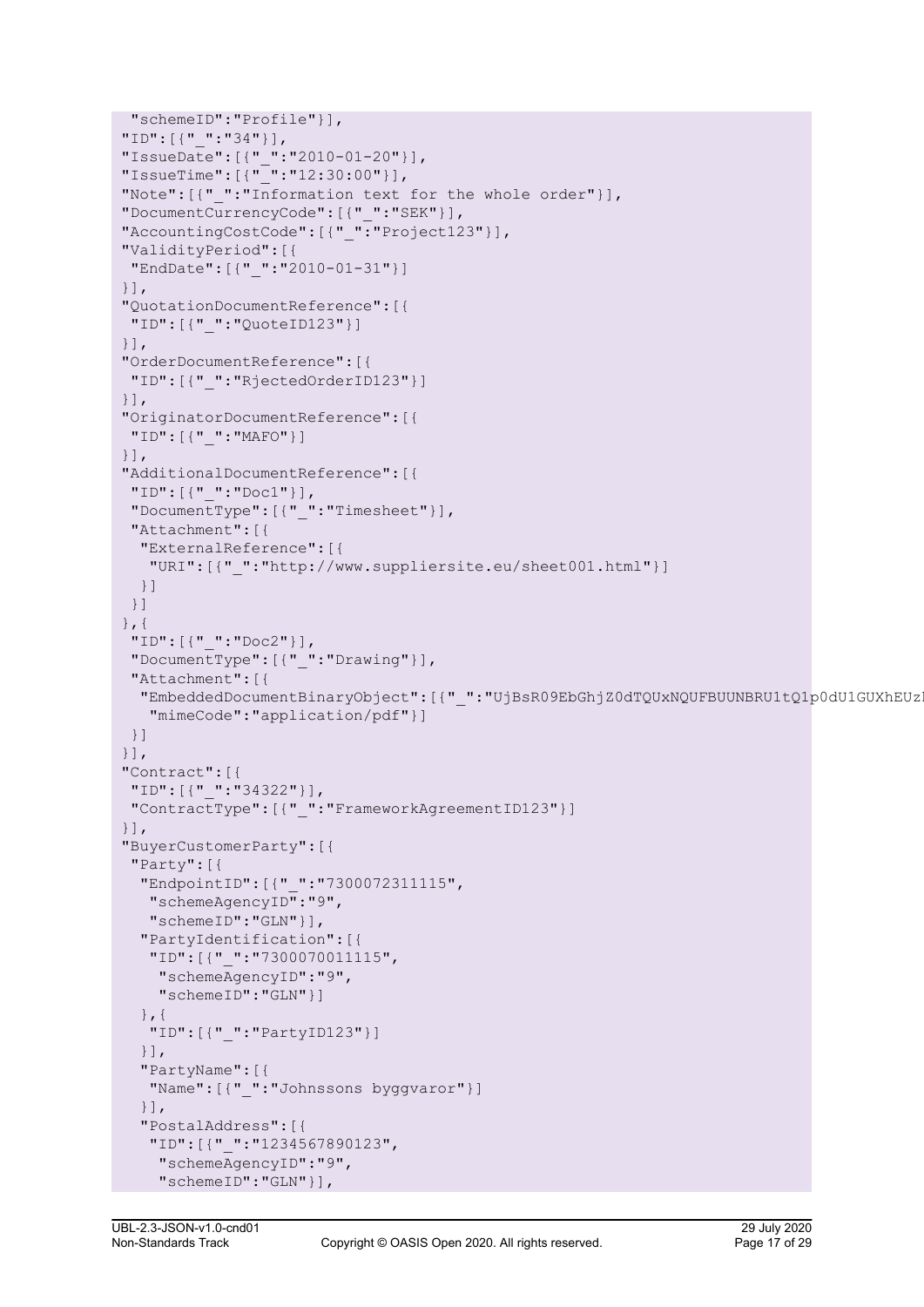```
 "Postbox":[{"_":"PoBox123"}],
    "StreetName":[{"_":"Rådhusgatan"}],
    "AdditionalStreetName":[{"_":"2nd floor"}],
    "BuildingNumber":[{"_":"5"}],
    "Department":[{"_":"Purchasing department"}],
   "CityName": [{" ":"Stockholm"}],
    "PostalZone":[{"_":"11000"}],
    "CountrySubentity":[{"_":"RegionX"}],
    "Country":[{
     "IdentificationCode":[{"_":"SE"}]
    }]
   }],
   "PartyTaxScheme":[{
    "RegistrationName":[{"_":"Herra Johnssons byggvaror AS"}],
    "CompanyID":[{"_":"SE1234567801"}],
    "RegistrationAddress":[{
     "CityName":[{"_":"Stockholm"}],
     "Country":[{
      "IdentificationCode":[{"_":"SE"}]
     }]
    }],
    "TaxScheme":[{
     "ID":[{"_":"VAT",
      "schemeID":"UN/ECE 5153",
      "schemeAgencyID":"6"}]
    }]
   }],
   "PartyLegalEntity":[{
    "RegistrationName":[{"_":"Johnssons Byggvaror AB"}],
    "CompanyID":[{"_":"5532331183",
     "schemeID":"SE:ORGNR"}],
    "RegistrationAddress":[{
     "CityName":[{"_":"Stockholm"}],
     "CountrySubentity":[{"_":"RegionX"}],
     "Country":[{
      "IdentificationCode":[{"_":"SE"}]
     }]
    }]
   }],
   "Contact":[{
    "Telephone":[{"_":"123456"}],
    "Telefax":[{"_":"123456"}],
    "ElectronicMail":[{"_":"pelle@johnsson.se"}]
   }],
   "Person":[{
    "FirstName":[{"_":"Pelle"}],
   "FamilyName":[{\cdot}^{\mathsf{T}}":"Svensson"}],
   "MiddleName":[{\cdot} " " " : "X" ]],"JobTitle": [{" ":"Boss"}]
  }]
  }],
  "DeliveryContact":[{
   "Name":[{"_":"Eva Johnsson"}],
   "Telephone":[{"_":"1234356"}],
  "Telefax": [{" ":"123455"}],
   "ElectronicMail":[{"_":"eva@johnsson.se"}]
 }]
 }],
```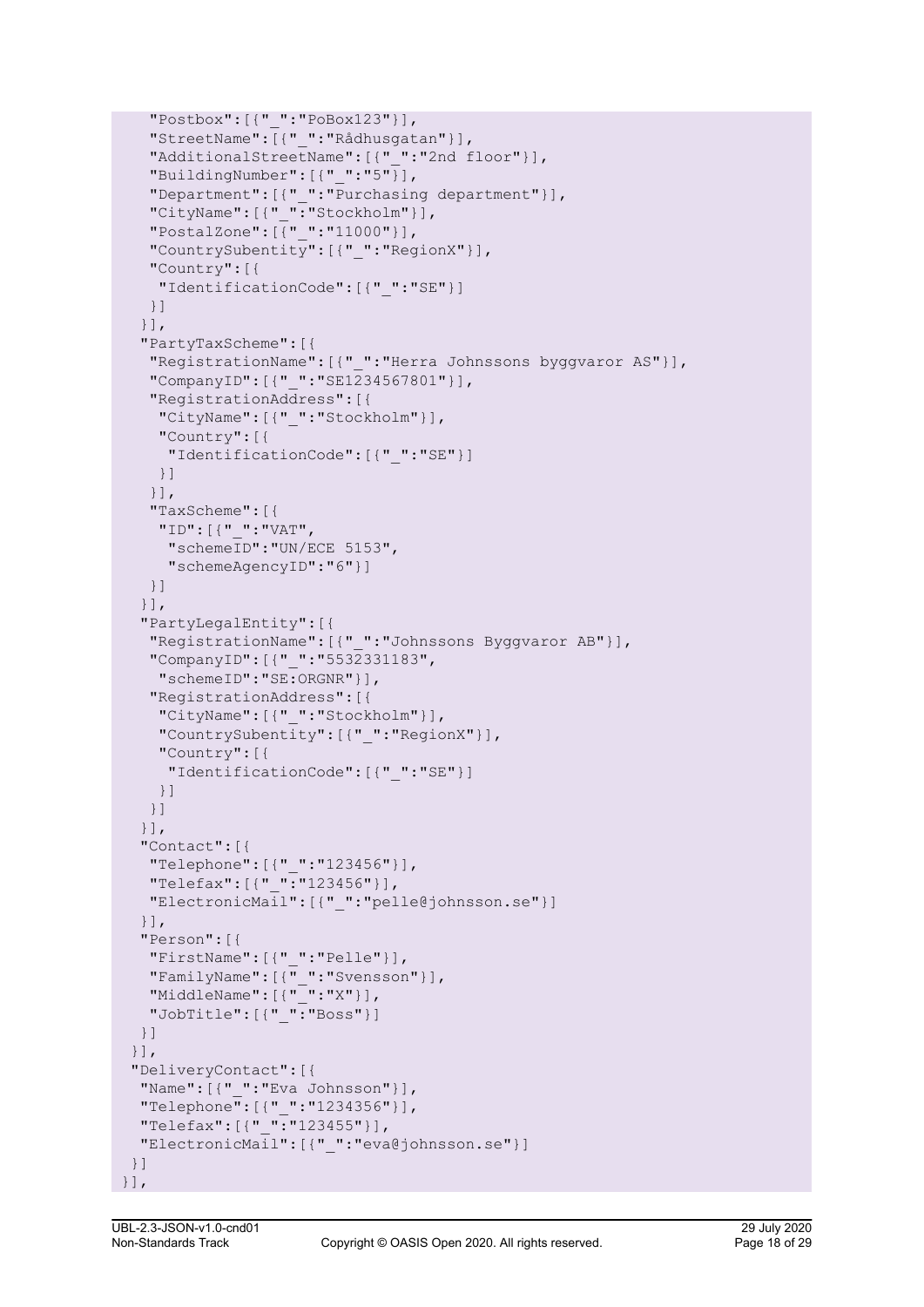```
 "SellerSupplierParty":[{
 "Party":[{
   "EndpointID":[{"_":"7302347231111",
   "schemeAgencyID":"9",
   "schemeID":"GLN"}],
   "PartyIdentification":[{
   "ID":[{"_":"SellerPartyID123"}]
   }],
   "PartyName":[{
   "Name":[{"_":"Moderna Produkter AB"}]
   }],
   "PostalAddress":[{
    "ID":[{"_":"0987654321123",
    "schemeAgencyID":"9",
    "schemeID":"GLN"}],
    "Postbox":[{"_":"321"}],
    "StreetName":[{"_":"Kungsgatan"}],
    "AdditionalStreetName":[{"_":"suite12"}],
   "BuildingNumber":[{''_ " : "22"}],
    "Department":[{"_":"Sales department"}],
    "CityName":[{"_":"Stockholm"}],
    "PostalZone":[{"_":"11000"}],
    "CountrySubentity":[{"_":"RegionX"}],
    "Country":[{
     "IdentificationCode":[{"_":"SE"}]
   }]
   }],
   "PartyLegalEntity":[{
   "RegistrationName":[{"_":"Moderna Produkter AB"}],
    "CompanyID":[{"_":"5532332283",
    "schemeID":"SE:ORGNR"}],
    "RegistrationAddress":[{
     "CityName":[{"_":"Stockholm"}],
     "CountrySubentity":[{"_":"RegionX"}],
     "Country":[{
      "IdentificationCode":[{"_":"SE"}]
    }]
    }]
   }],
   "Contact":[{
   "Telephone":[{"_":"34557"}],
   "Telefax":[{"_":"3456767"}],
   "ElectronicMail":[{"_":"lars@moderna.se"}]
   }],
   "Person":[{
   "FirstName":[{"_":"Lars"}],
  "FamilyName":[{"_":"Petersen"}],
  "Middlemame" : [{" " " " : "M" }],"JobTitle": [{" ":"Sales manager"}]
  }]
 }]
 }],
 "OriginatorCustomerParty":[{
 "Party":[{
   "PartyIdentification":[{
    "ID":[{"_":"0987678321123",
     "schemeAgencyID":"9",
     "schemeID":"GLN"}]
```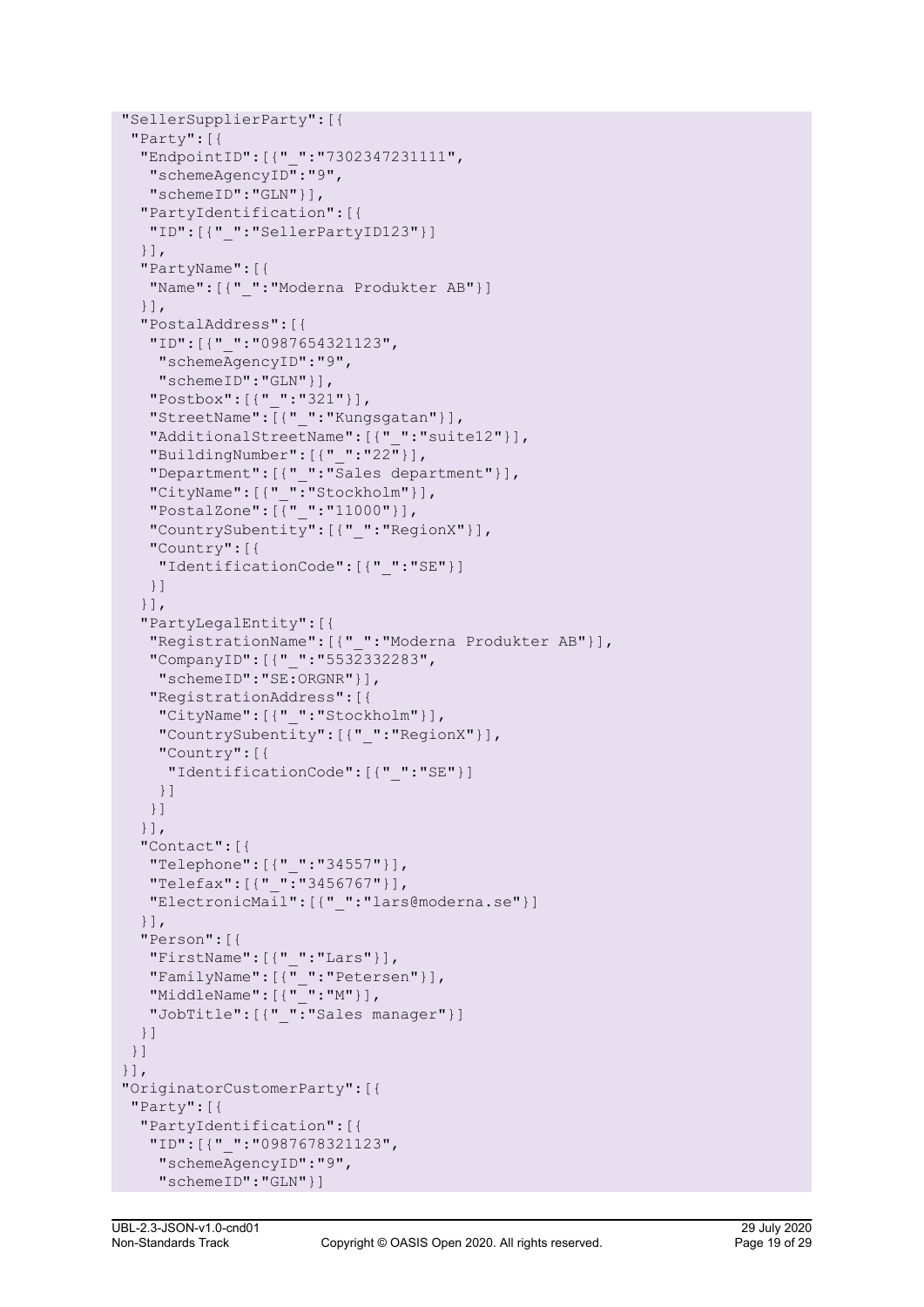```
 }],
   "PartyName":[{
   "Name":[{"_":"Moderna Produkter AB"}]
   }],
   "Contact":[{
   "Telephone":[{"_":"346788"}],
    "Telefax":[{"_":"8567443"}],
    "ElectronicMail":[{"_":"sven@moderna.se"}]
   }],
   "Person":[{
    "FirstName":[{"_":"Sven"}],
   "FamilyName":[\overline{\cdot \cdot}]":"Pereson"}],
   "Middlemame" : [{" " " " : "N" }], "JobTitle":[{"_":"Stuffuser"}]
  }]
 }]
 }],
 "Delivery":[{
 "DeliveryLocation":[{
   "Address":[{
    "ID":[{"_":"1234567890123",
    "schemeAgencyID":"9",
    "schemeID":"GLN"}],
    "Postbox":[{"_":"123"}],
    "StreetName":[{"_":"Rådhusgatan"}],
    "AdditionalStreetName":[{"_":"2nd floor"}],
   "BuildingNumber":[{-" : "5"}],
    "Department":[{"_":"Purchasing department"}],
    "CityName":[{"_":"Stockholm"}],
    "PostalZone":[{"_":"11000"}],
    "CountrySubentity":[{"_":"RegionX"}],
    "Country":[{
    "IdentificationCode":[{"_":"SE"}]
   }]
  }]
  }],
  "RequestedDeliveryPeriod":[{
   "StartDate":[{"_":"2010-02-10"}],
   "EndDate":[{"_":"2010-02-25"}]
  }],
  "DeliveryParty":[{
   "PartyIdentification":[{
   "ID":[{"_":"67654328394567",
     "schemeAgencyID":"9",
     "schemeID":"GLN"}]
   }],
   "PartyName":[{
   "Name":[{"_":"Swedish trucking"}]
   }],
   "Contact":[{
   "Name":[{"_":"Per"}],
    "Telephone":[{"_":"987098709"}],
    "Telefax":[{"_":"34673435"}],
    "ElectronicMail":[{"_":"bill@svetruck.se"}]
  }]
 }]
 }],
 "DeliveryTerms":[{
```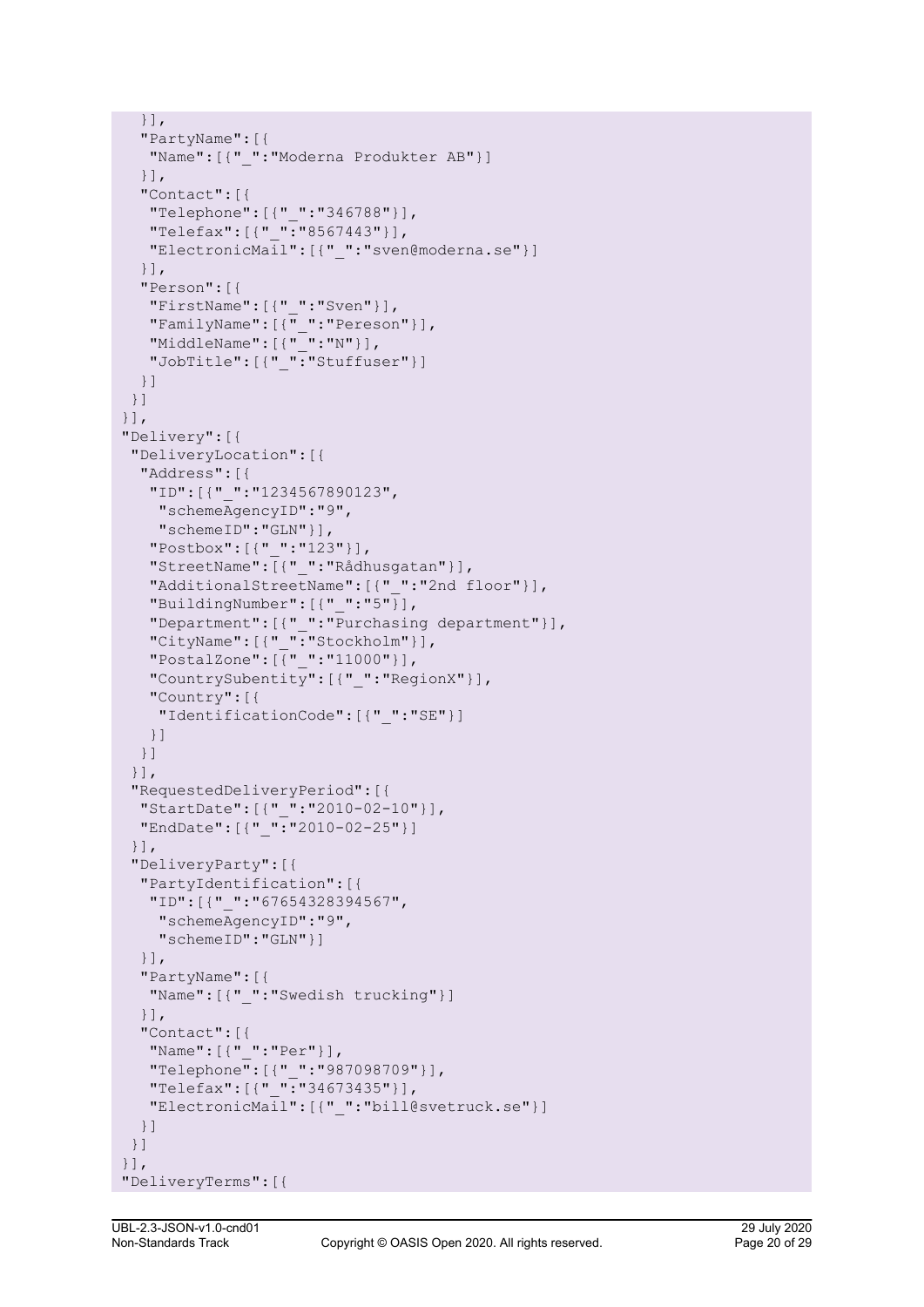```
 "ID":[{"_":"FOT",
  "schemeAgencyID":"6",
   "schemeID":"IMCOTERM"}],
 "SpecialTerms":[{"_":"CAD"}],
 "DeliveryLocation":[{
  "ID":[{"_":"STO"}]
 }]
 }],
 "AllowanceCharge":[{
 "ChargeIndicator":[{"_":true}],
 "AllowanceChargeReason":[{"_":"Transport documents"}],
 "Amount":[{"_":100,
  "currencyID":"SEK"}]
 },{
 "ChargeIndicator":[{"_":false}],
 "AllowanceChargeReason":[{"_":"Total order value discount"}],
 "Amount":[{"_":100,
  "currencyID":"SEK"}]
 }],
 "TaxTotal":[{
 "TaxAmount":[{"_":100,
  "currencyID":"SEK"}]
 }],
 "AnticipatedMonetaryTotal":[{
 "LineExtensionAmount":[{"_":6225,
  "currencyID":"SEK"}],
 "AllowanceTotalAmount":[{"_":100,
  "currencyID":"SEK"}],
 "ChargeTotalAmount":[{"_":100,
  "currencyID":"SEK"}],
 "PayableAmount":[{"_":6225,
  "currencyID":"SEK"}]
 }],
 "OrderLine":[{
 "Note":[{"_":"Freetext note on line 1"}],
 "LineItem":[{
  "ID":[{"_":"1"}],
   "Quantity":[{"_":120,
   "unitCode":"LTR"}],
   "LineExtensionAmount":[{"_":6000,
   "currencyID":"SEK"}],
   "TotalTaxAmount":[{"_":10,
   "currencyID":"SEK"}],
   "PartialDeliveryIndicator":[{"_":false}],
   "AccountingCostCode":[{"_":"ProjectID123"}],
   "Delivery":[{
    "RequestedDeliveryPeriod":[{
     "StartDate":[{"_":"2010-02-10"}],
   "EndDate": [{" ":"2010-02-25"}]
   }]
   }],
   "OriginatorParty":[{
    "PartyIdentification":[{
     "ID":[{"_":"EmployeeXXX",
      "schemeAgencyID":"ZZZ",
      "schemeID":"ZZZ"}]
    }],
    "PartyName":[{
```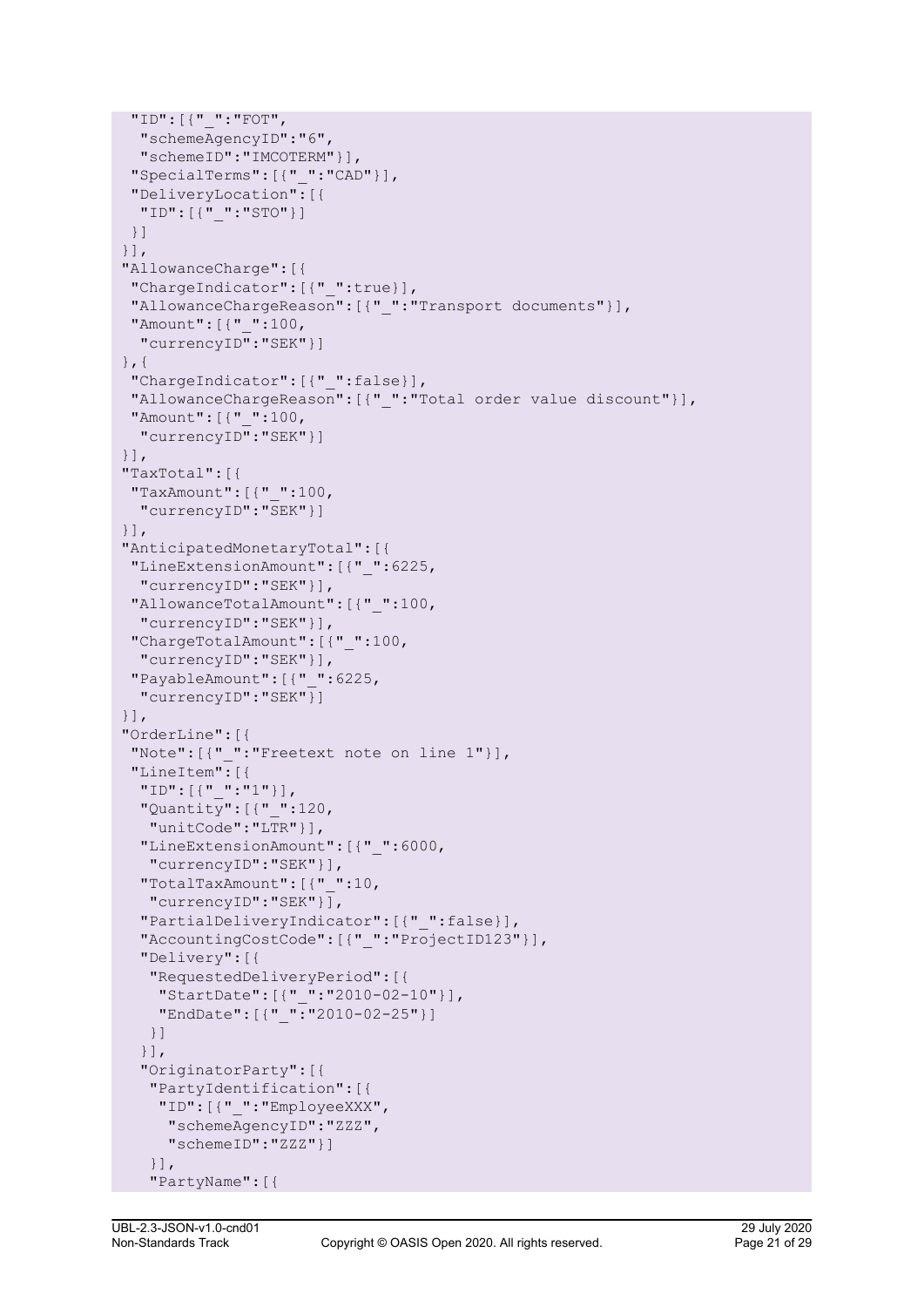```
 "Name":[{"_":"Josef K."}]
   }]
   }],
   "Price":[{
   "PriceAmount":[{"_":50,
    "currencyID":"SEK"}],
    "BaseQuantity":[{"_":1,
     "unitCode":"LTR"}]
   }],
   "Item":[{
    "Description":[{"_":"Red paint"}],
    "Name":[{"_":"Falu Rödfärg"}],
    "SellersItemIdentification":[{
    "ID":[{"_":"SItemNo001"}]
    }],
    "StandardItemIdentification":[{
     "ID":[{"_":"1234567890123",
      "schemeAgencyID":"6",
      "schemeID":"GTIN"}]
    }],
    "AdditionalItemProperty":[{
     "Name":[{"_":"Paint type"}],
    "Value":[\overline{\cdot\}":"Acrylic"}]
    },{
     "Name":[{"_":"Solvant"}],
    "Value":[\overline{\cdot\} ":"Water"}]
   }]
  }]
 }]
\}, {
 "Note":[{"_":"Freetext note on line 2"}],
 "LineItem":[{
  "ID":[{"_":"2"}],
  "Quantity":[{"_":15,
   "unitCode":"C62"}],
  "LineExtensionAmount":[{"_":225,
   "currencyID":"SEK"}],
  "TotalTaxAmount":[{"_":10,
   "currencyID":"SEK"}],
   "PartialDeliveryIndicator":[{"_":false}],
  "AccountingCostCode":[{"_":"ProjectID123"}],
   "Delivery":[{
   "RequestedDeliveryPeriod":[{
    "StartDate":[{"_":"2010-02-10"}],
   "EndDate": [{" ":"2010-02-25"}]
   }]
   }],
   "OriginatorParty":[{
   "PartyIdentification":[{
    "ID":[{"_":"EmployeeXXX",
      "schemeAgencyID":"ZZZ",
      "schemeID":"ZZZ"}]
    }],
    "PartyName":[{
     "Name":[{"_":"Josef K."}]
   }]
   }],
   "Price":[{
```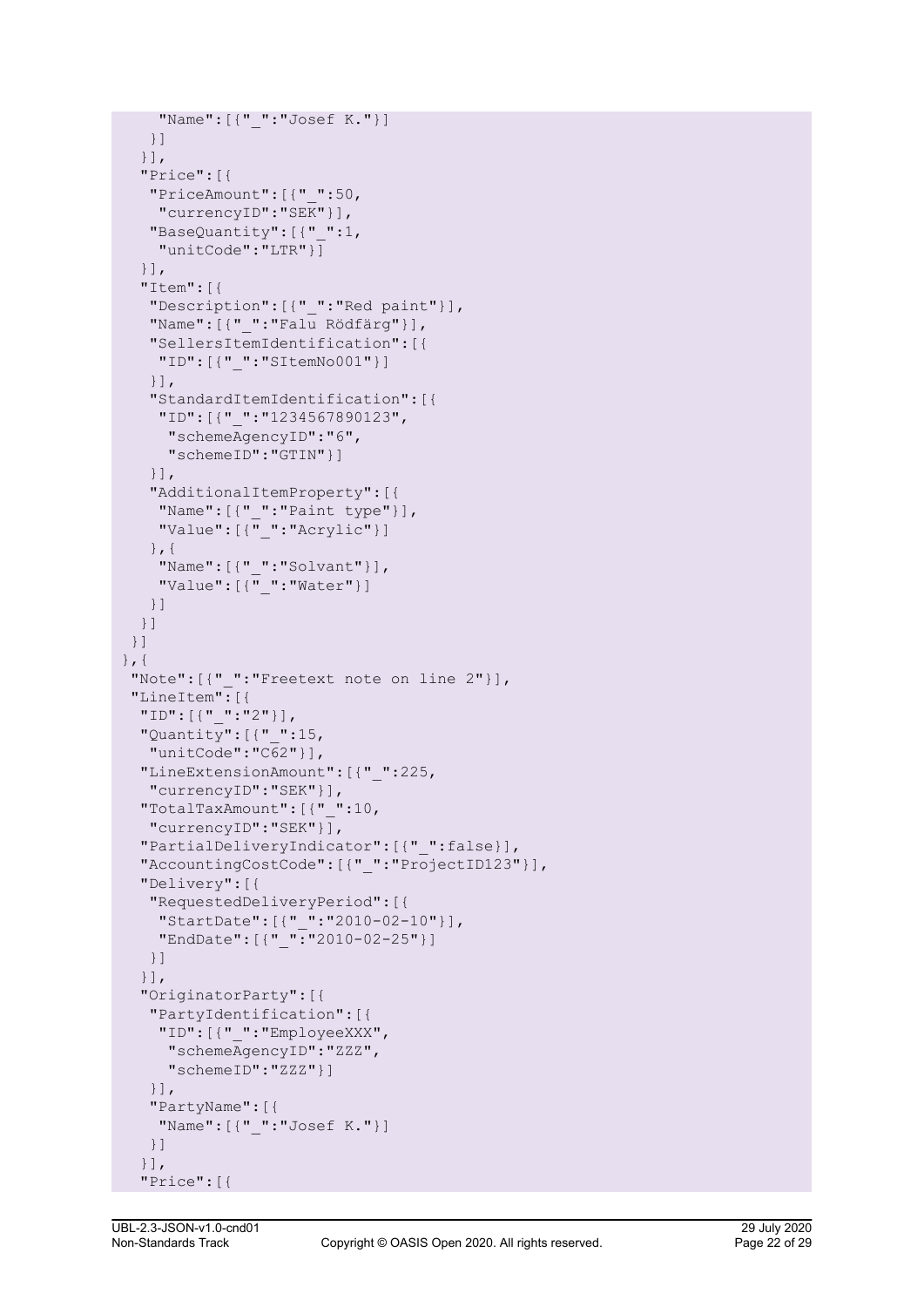```
 "PriceAmount":[{"_":15,
     "currencyID":"SEK"}],
     "BaseQuantity":[{"_":1,
      "unitCode":"C62"}]
    }],
    "Item":[{
     "Description":[{"_":"Very good pencils for red paint."}],
     "Name":[{"_":"Pensel 20 mm"}],
     "SellersItemIdentification":[{
      "ID":[{"_":"SItemNo011"}]
     }],
     "StandardItemIdentification":[{
      "ID":[{"_":"123452340123",
      "schemeAgencyID":"6",
      "schemeID":"GTIN"}]
     }],
     "AdditionalItemProperty":[{
 "Name":[{"_":"Hair color"}],
 "Value":[{"_":"Black"}]
     },{
      "Name":[{"_":"Width"}],
     "Value":[\{\overline{" " : "20mm" }]\} }]
    }]
  }]
 }]
}]}
```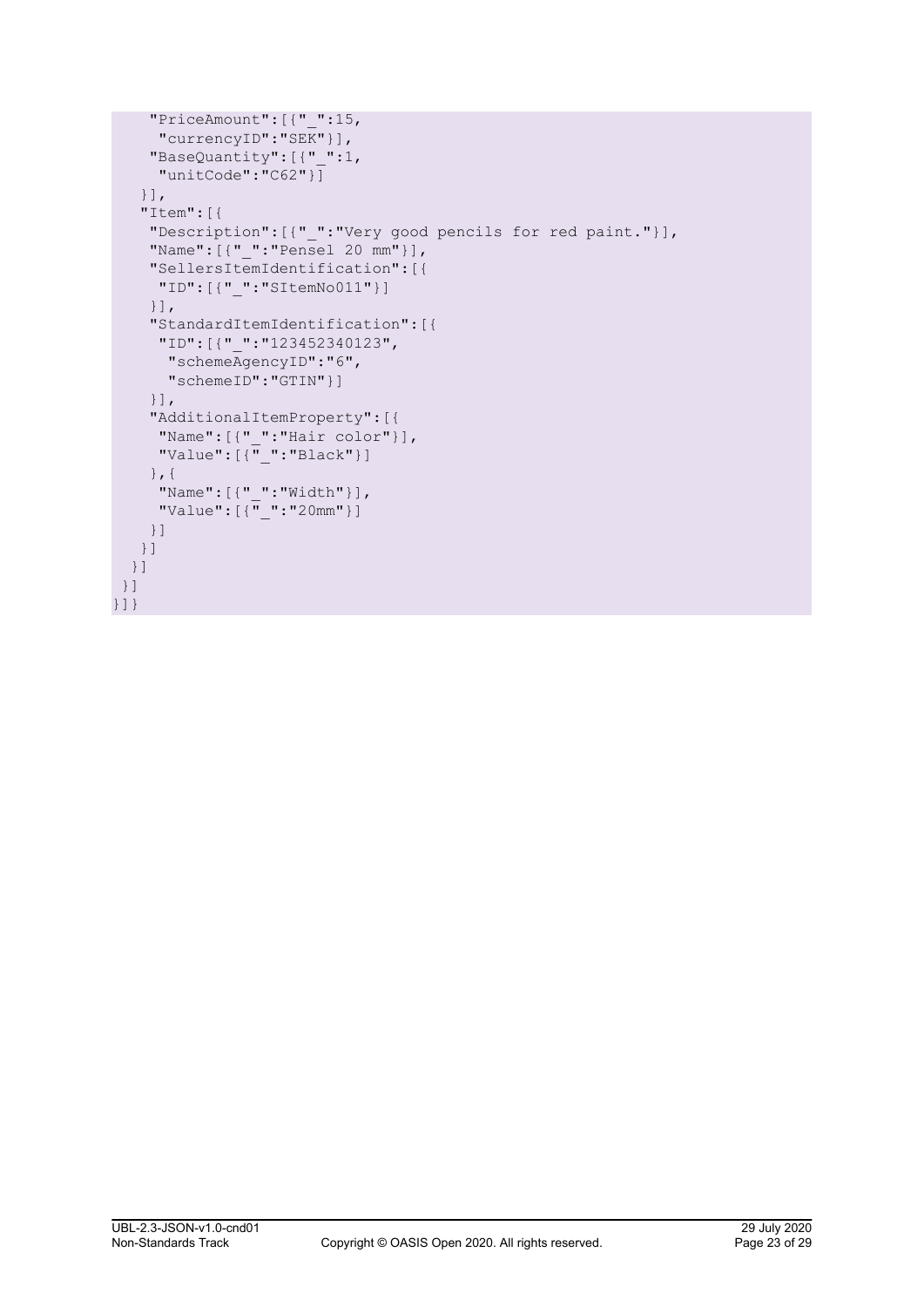# <span id="page-23-0"></span>**4 JSON schema and document demonstration environment**

In the val/ subdirectory of the ZIP file are the following files:

#### **jsonvalidate.py**

A Python application to invoke the jsonschema library documented at [https://python](https://python-jsonschema.readthedocs.io/en/latest/)[jsonschema.readthedocs.io/en/latest/](https://python-jsonschema.readthedocs.io/en/latest/).

### **Note**

At the time of writing, it is observed that the jsonschema library is not functioning correctly under Windows. The Windows invocations are included in this Committee Note distribution in anticipation of a future release of the library working successfully.

#### **testjson.bat and testjson.sh**

Invoking the validate scripts once for each of the four sample files in the  $val/$  subdirectory: order-test-good.json, order-test-bad1.json (bad syntax), order-test-bad2.json (bad property name), order-test-bad3.json (missing required property), and order-testbad4.json (invalid date value).

### **Note**

At the time of writing, it is observed that the  $\frac{1}{1}$  sonschema library is not correctly detecting an invalid date value in the order-test-bad4.json test file. This is due to the specification making support of such optional for implementations to offer.

#### **testjsonsamples.bat and testjsonsamples.sh**

Invoking the validate scripts once for each of the sample files in the json/ subdirectory.

#### **validatejson.bat and validatejson.sh**

Invoking the Python application once with the arguments of a JSON schema and a JSON document.

To demonstrate the successful validation of all of the sample JSON documents with the corresponding JSON schema, one would invoke the tests in a Unix-based environment as follows:

```
\sim/t $ cd mytest
\sim/t/mytest $ ls
json json-schema val
~/t/mytest $ cd val
~/t/mytest/val $ ls
jsonvalidate.py order-test-good.json testjsonsamples.sh
order-test-bad1.json output.txt validatejson.bat
order-test-bad2.json testjson.bat validatejson.sh
order-test-bad3.json testjson.sh
order-test-bad4.json testjsonsamples.bat
~/t/mytest/val $ sh testjson.sh 
############################################################
Validating order-test-good.json
############################################################
```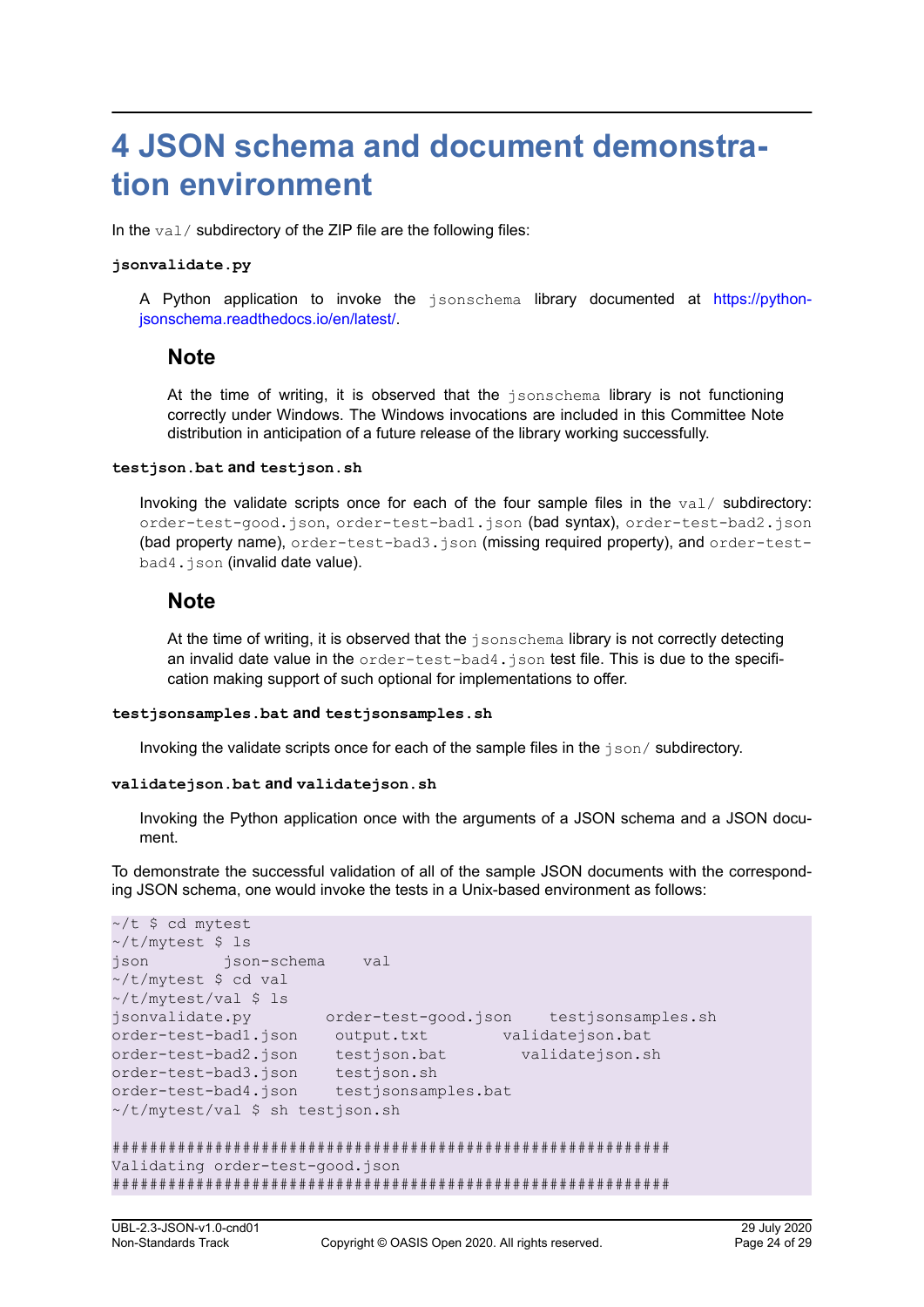```
No schema validation errors.
############################################################
Validating order-test-bad1.json
############################################################
Unexpected error injesting instance: Expecting , delimiter: line 19 column 30 (char 942)
############################################################
Validating order-test-bad2.json
############################################################
Validation error: Additional properties are not allowed (u'OrderDocumentReferenceXXXXX'
validator: additionalProperties
path: deque([u'Order', 0])
cause: None
context: []
validator value: False
schema path: deque([u'properties', u'Order', u'items', u'additionalProperties'])
parent: None
############################################################
Validating order-test-bad3.json
############################################################
Validation error: u'ID' is a required property
validator: required
path: deque([u'Order', 0])
cause: None
context: []
validator value: [u'ID', u'IssueDate', u'BuyerCustomerParty', u'SellerSupplierParty', u
schema path: deque([u'properties', u'Order', u'items', u'required'])
parent: None
############################################################
Validating order-test-bad4.json
############################################################
No schema validation errors.
~/t/mytest/val $
```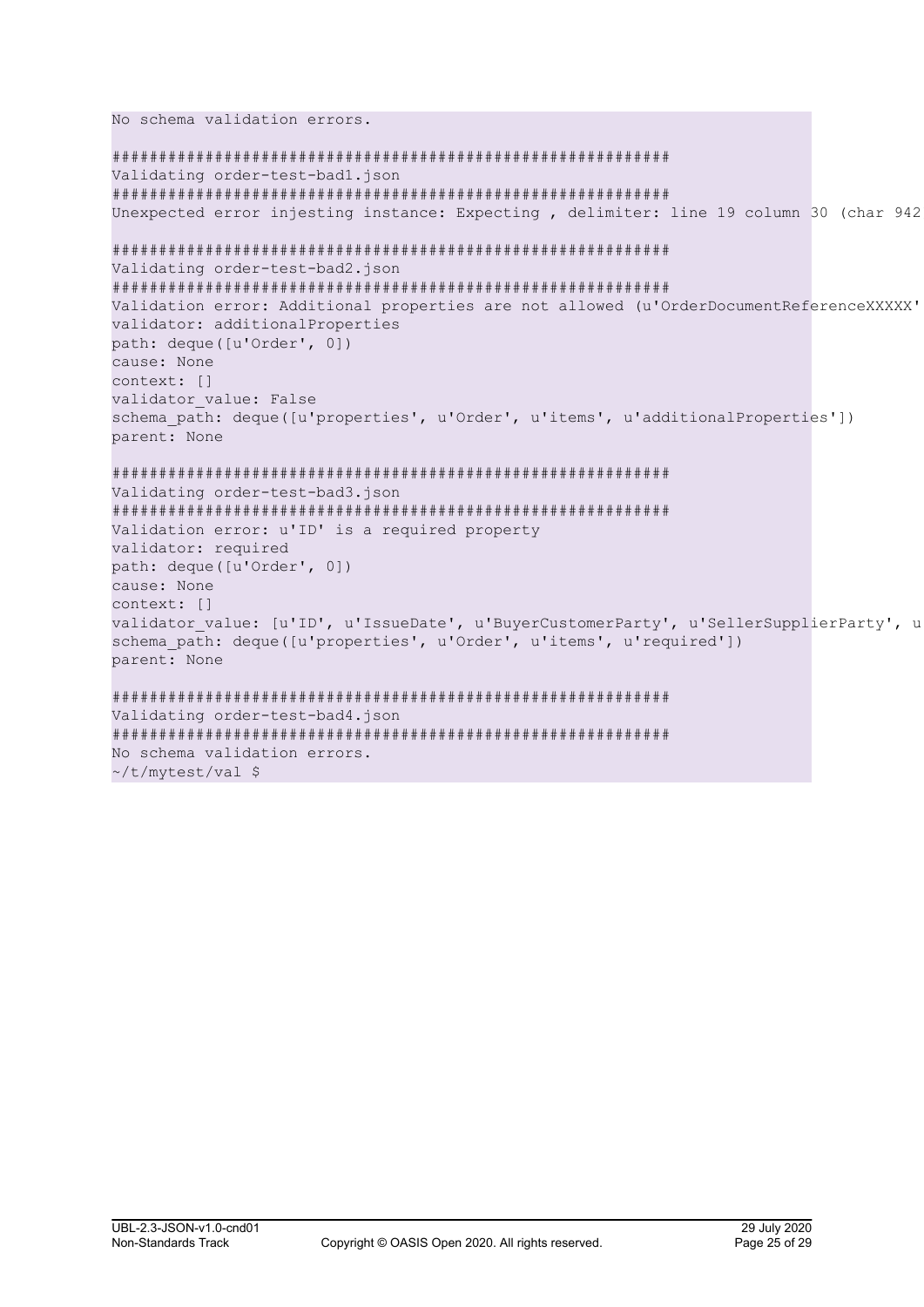# <span id="page-25-0"></span>**Appendix A Release Notes**

## **A.1 Availability**

Online and downloadable versions of this release are available from the locations specified at the top of this document.

## **A.2 Status of this release**

Release of this package initiates the process to develop Committee Note 01 of version 1.0.

## **A.3 Package Structure**

This OASIS Committee Note is published as a zip archive in the [https://docs.oasis-open.org/ubl/](https://docs.oasis-open.org/ubl/UBL-2.3-JSON/v1.0/cnd01/) [UBL-2.3-JSON/v1.0/cnd01/](https://docs.oasis-open.org/ubl/UBL-2.3-JSON/v1.0/cnd01/) directory. Unzipping this archive creates a directory tree containing a master DocBook XML file (UBL-2.3-JSON-v1.0-cnd01.xml), a generated hypertext version of this file (UBL-2.3-JSON-v1.0-cnd01.html), a generated PDF version of this file (UBL-2.3-JSON-v1.0 cnd01.pdf), and a number of subdirectories. The files in these subdirectories contain the various components of this release. A description of each subdirectory is given below. Note that while the UBL-2.3-JSON-v1.0-cnd01.xml file is the "original" of this specification, it may not be viewable in all currently available web browsers.

**art** 

Diagrams used in this note

**db** 

DocBook documentation support files

**json** 

JSON UBL 2.3 example documents

**json-schema** 

JSON UBL 2.3 schemas

**val** 

Validation demonstration environment in Python

## **A.4 Support**

UBL is a volunteer project of the international business community. Inquiries regarding UBL may be posted to the public ubl-dev list, archives for which are located at

<https://lists.oasis-open.org/archives/ubl-dev/>

Subscriptions to ubl-dev can be made through the OASIS list manager at

<https://www.oasis-open.org/mlmanage/index.php>

OASIS provides an official community gathering place and information resource for UBL at

<http://ubl.xml.org/>

General information regarding UBL can be found at the Wikipedia article: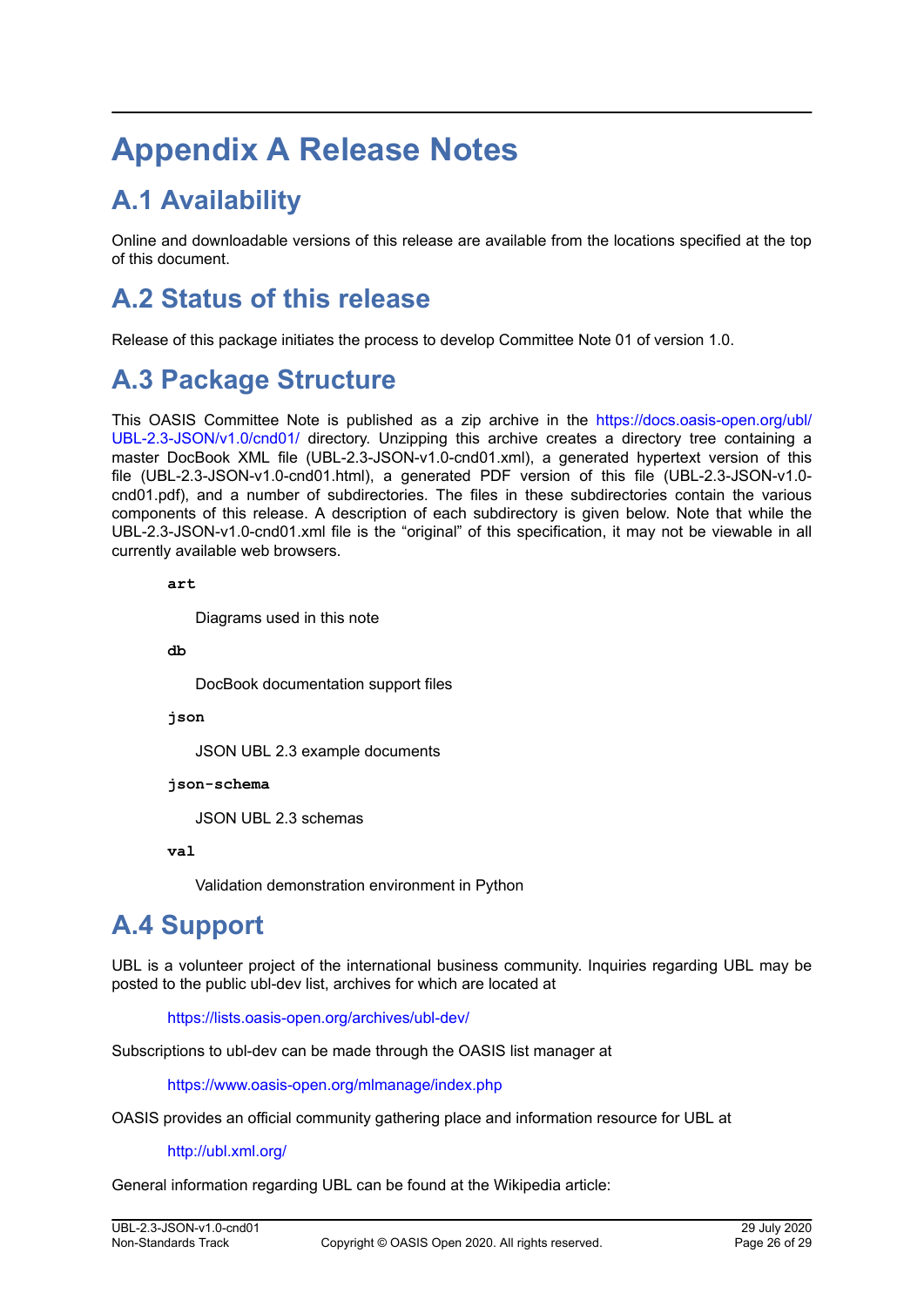[http://www.wikipedia.org/wiki/Universal\\_Business\\_Language](http://www.wikipedia.org/wiki/Universal_Business_Language)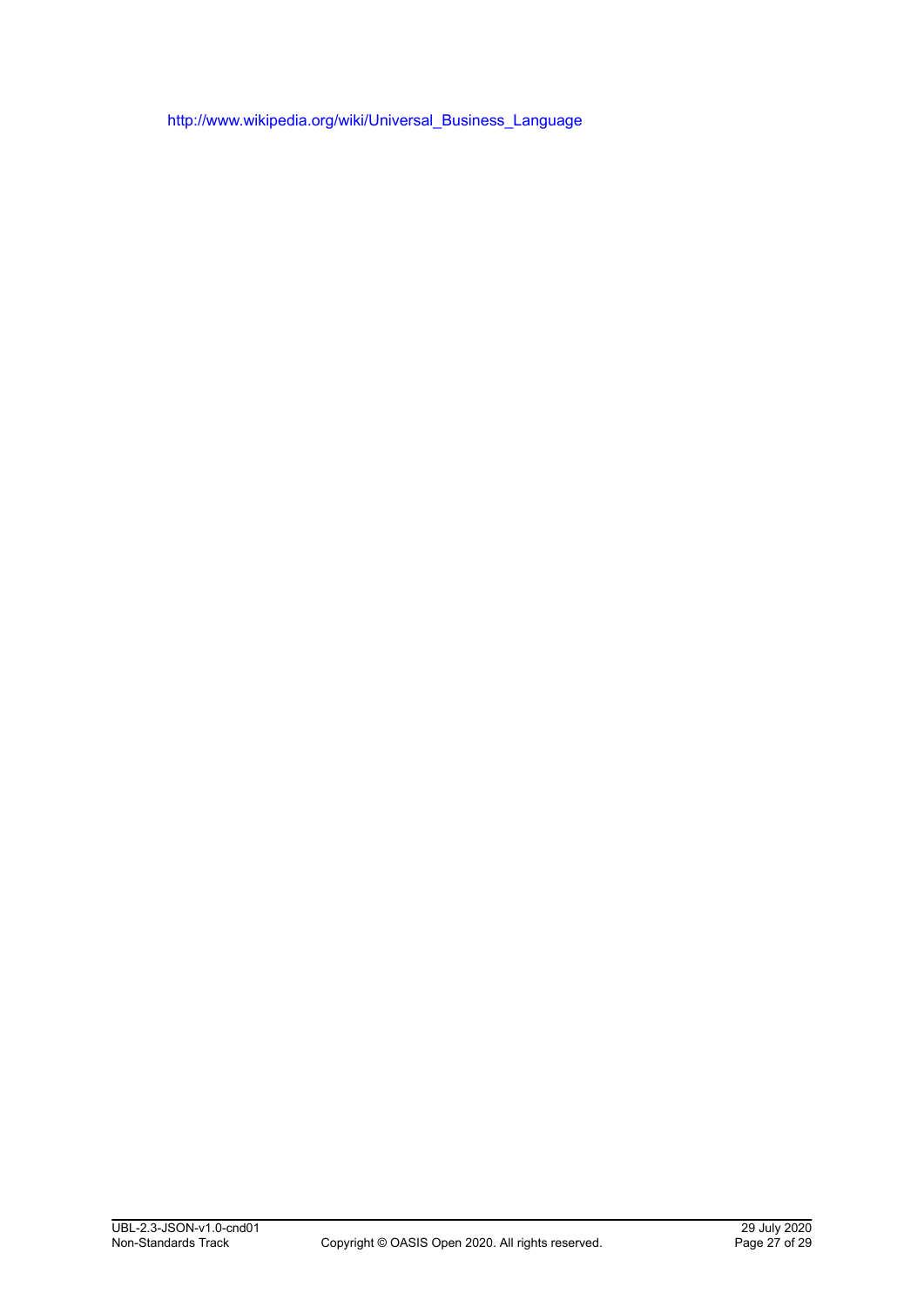# <span id="page-27-0"></span>**Appendix B Revision History**

All artefacts are created using the latest Business Document Naming and Design Rules2020Aprilchangedwhich